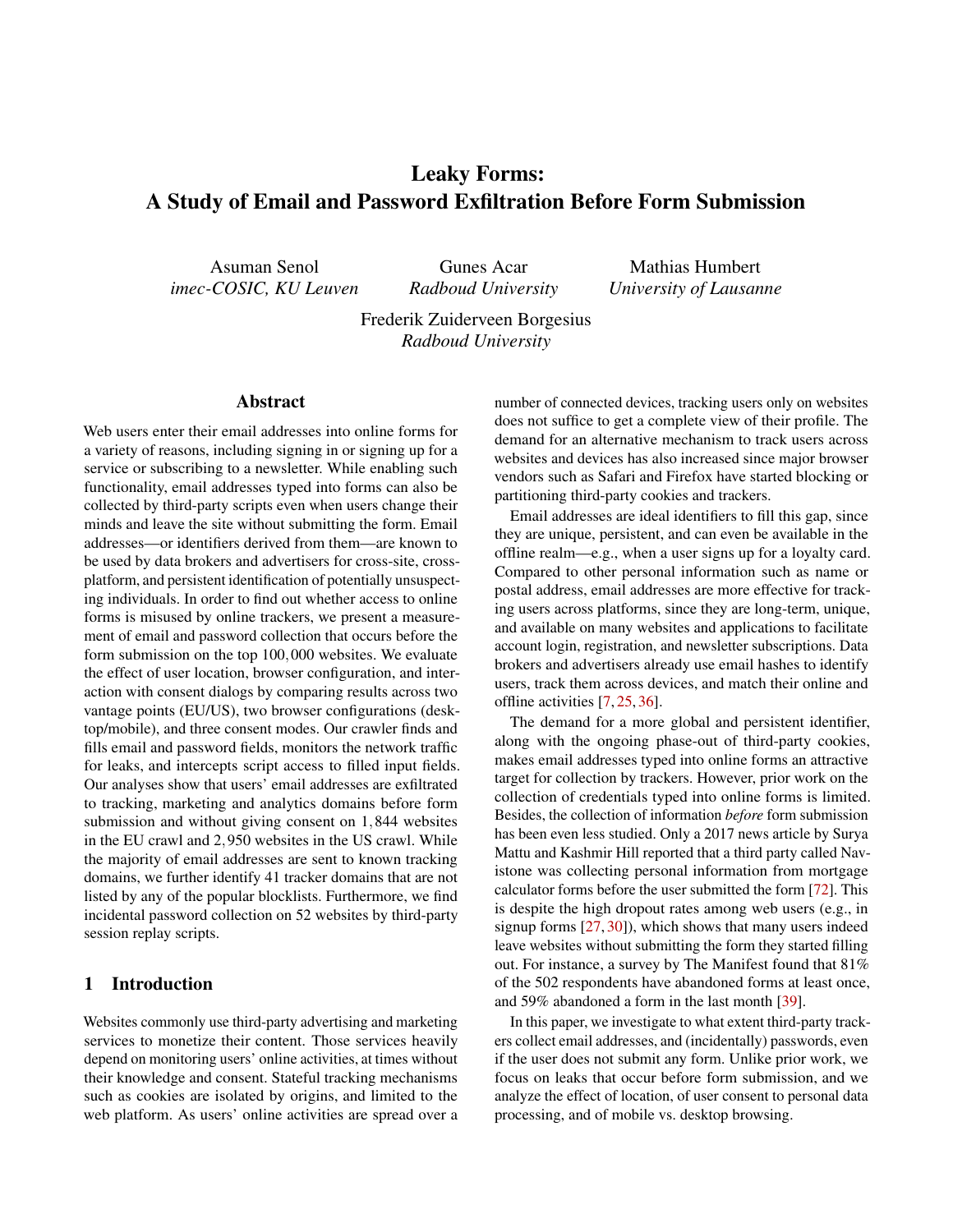In addition, we evaluate the effect of users' location, of user consent to personal data processing, and of mobile vs. desktop browsing. In particular, we run crawls from two vantage points (EU & US), with desktop and mobile-emulated browsers. In addition, we use three different cookie consent settings to investigate the effect of user consent: accept all, reject all, and no action. Our contributions include the following:

- We develop an interactive, instrumented crawler based on DuckDuckGo's Tracker Radar Collector [\[35\]](#page-14-4) to measure email and password exfiltration on Tranco top 100K sites. We fit the crawler with a pre-trained machinelearning (ML) classifier that can robustly detect email fields. Our crawler is further able to fill the email and password fields and to intercept script access to filled input fields (Section [3.1\)](#page-2-0).
- Based on a crawl of 2.8 million pages from the top 100K sites, we find that trackers collect email addresses before form submission on thousands of websites in both EU (1,844 websites) and US (2,950 websites) crawls— 60% more exfiltrations when the same sites are visited from the US. We uncover 41 previously unknown tracker domains that exfiltrate email addresses. We develop a proof-of-concept browser add-on that detects sniff and exfiltration attempts on online forms.
- We discuss whether email exfiltrations by trackers are compliant with the GDPR or not (Section [5\)](#page-9-0). Further, we send GDPR requests to a sample of websites and third parties, asking the purpose of their email collection, retention period and further sharing policies (Section [6\)](#page-10-0).
- Finally, we uncover incidental password collection by session replay providers on 52 websites (Section [4.2\)](#page-7-0). Two third-party trackers with a combined presence of five million websites released fixes to address the issue, thanks to our disclosures.

#### 2 Background and Related Work

## 2.1 Background

Web tracking is the process of collecting information about users' online activities across websites. The personal information that can be collected or inferred by the trackers may include personal and sensitive information such as sexual orientation, political and religious beliefs. Tracking may be performed for various purposes including analytics, personalization, and building a behavioral profile for marketing and targeted advertisements.

The most traditional way to track users across websites is to store a unique identifier in users' cookies. However, in the last decade, more intrusive and persistent tracking mechanisms have emerged. Browser fingerprinting [\[54\]](#page-15-1), evercookies [\[13\]](#page-14-5) and cookie syncing [\[77\]](#page-16-1) are such mechanisms that are harder to control and detect than the traditional cookies. As a reaction to these emergent tracking mechanisms, tracking protection countermeasures such as browser extensions and built-in browser defenses were developed. For instance, Safari's Intelligent Tracking Prevention, and Firefox's Enhanced Tracking Protection can prevent third-party tracking by identifying trackers and blocking cookies that are used for cross-site tracking [\[11,](#page-14-6) [89\]](#page-17-0). The countermeasures against traditional tracking mechanisms made alternatives such as tracking based on personal identifiers or "people-based marketing" [\[22\]](#page-14-7) even more necessary.

#### 2.2 Related Work

Online tracking Several studies investigated stateful [\[68,](#page-16-2)[82\]](#page-17-1) and stateless [\[58,](#page-15-2) [61,](#page-16-3) [66\]](#page-16-4) tracking techniques and their evolution over time. Taking an offensive approach, other studies proposed new tracking techniques that are difficult to detect such as canvas and GPU fingerprinting [\[65,](#page-16-5) [74\]](#page-16-6). Analyzing IAB Europe's Transparency and Consent Framework (TCF) cookie banners, Matte et al. found a widespread violation of the GDPR and the ePrivacy Directive; for instance by registering positive consent when the user has not made a choice [\[71\]](#page-16-7). Similar to our discussion on GDPR compliance of email exfiltration practices (Section [5\)](#page-9-0), Mayer and Mitchell presented an overview of regulation that applies to online tracking– but their analysis predates modern privacy laws such as the GDPR [\[73\]](#page-16-8).

Personal information leaks Lin et al. presented the first comprehensive study of privacy threats emanating from browsers' auto-fill functionality [\[69\]](#page-16-9). While relevant, autofill-related abuse is orthogonal to the types of exfiltration we investigate. Acar et al. studied personal data exfiltration by third parties, uncovering inadvertent password leaks by session replay scripts, and third parties that harvest (hashed) email addresses by injecting invisible login forms that trigger browsers' login managers [\[42\]](#page-15-3).

Englehardt et al. built a corpus of emails by signing up to mailing lists, and they found that 30% of emails they received leaked the recipient's email address to one or more thirdparty servers when viewed in an email client program or web application [\[57\]](#page-15-4). Similar to our study, Englehardt et al. also searched and filled email fields, but their method aimed to identify leaks that occur when reading emails—not when typing email addresses on the page.

Starov et al. studied PII leakage on contact pages of the 100,000 most popular sites on the web [\[85\]](#page-17-2). They populated contact forms with a name, surname, email address and a sample contact message. Their results showed that, after removing accidental leakage, 6.1% (1,035) of all contact forms leaked PIIs to third parties after form submission. They also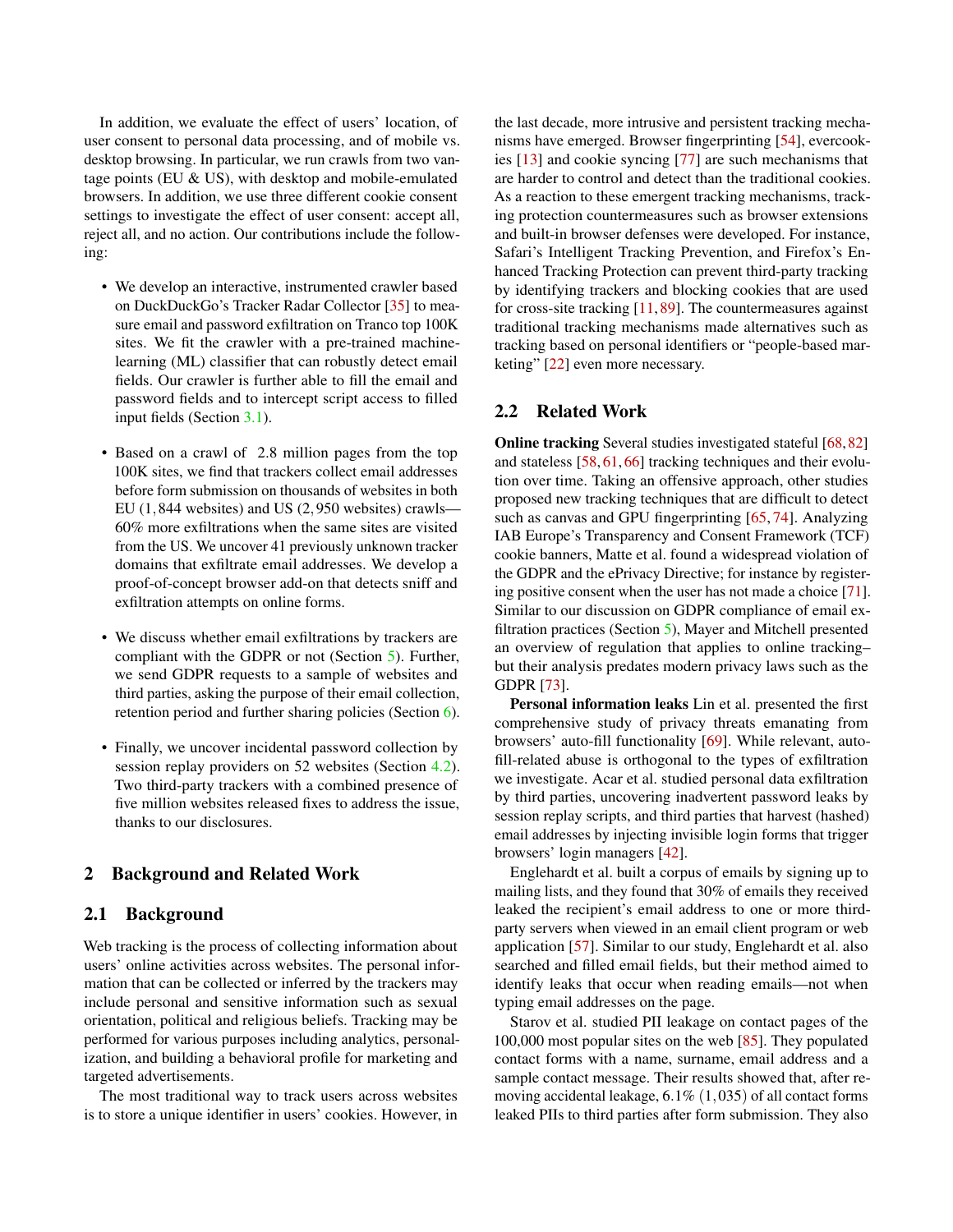

Figure 1: Components of our crawler. We integrate Firefox Relay's Fathom-based email field classifier [\[10\]](#page-14-8) and Consent-O-Matic [\[46\]](#page-15-5) to Tracker Radar Collector (TRC)—a web privacy measurement crawler developed by DuckDuckGo [\[35\]](#page-14-4). TRC is based on Puppeteer, which uses Chrome Devtools Protocol to interact with the underlying browser. We modify TRC to efficiently discover inner pages, and fill email and password fields.

found that PIIs were leaked to third parties before submitting the contact form on 13 websites. Unlike Starov et al.'s work, we ran comparative crawls (mobile/desktop, US/EU, consent modes); and our leak detection method did not require three visits. While not directly comparable, we identified substantially more personal information leaks.

Chatzimpyrros et al. [\[48\]](#page-15-6) and Dao et al. [\[50\]](#page-15-7) investigated PII leaks on top 200K websites, and on 307 popular shopping websites respectively. Chandramouli et al. measured the prevalence of email header injection vulnerabilities in web forms, which can be used for phishing, spoofing, and other attacks [\[47\]](#page-15-8). Other prior work investigated PII leaks on mobile devices [\[80,](#page-16-10)[81\]](#page-17-3), or compared tracking on mobile and desktop devices [\[91\]](#page-17-4).

Our study differs from these works by focusing on email and password exfiltration during the filling of the forms. We run crawls from multiple vantage points, with different consent modes to evaluate their effect on data exfiltration. We compare email and password collection on mobile and desktop crawls. In addition, we use GDPR requests to reach out to first and third parties to ask for the purposes of email address collection.

Web privacy measurement studies Many researchers developed their own tools to study web tracking techniques in the wild. In 2012, Mayer and Mitchell implemented Fourth-Party, a Firefox extension that instrumented browser APIs, HTTP traffic and cookies [\[73\]](#page-16-8). Using FourthParty, they examined web tracking techniques on more than 500 websites. FPDetective is based on a modified PhantomJS and Chromium and was used to measure browser fingerprinting on the top million pages [\[43\]](#page-15-9). Englehardt and Narayanan developed OpenWPM, which consists of an instrumentation extension and automation code that drives a full-fledged Firefox browser [\[58\]](#page-15-2). Jueckstock and Kapravelos contributed VisibleV8, a modified V8 JavaScript engine that logs all native JS function calls and property accesses, without the need to add specific instrumentation [\[64\]](#page-16-11). Akhavani et al. inspected 33

<span id="page-2-1"></span>Google Chrome, 31 Mozilla Firefox, and 33 Opera browser versions released from 2016 to 2020 by using VisibleV8, and showed that different browser versions have identifiable fingerprints [\[44\]](#page-15-10). Recently, DuckDuckGo developed Tracker Radar Collector [\[35\]](#page-14-4), an instrumented Puppeteer-based crawler that is used to detect trackers through large-scale crawls. We chose to build our crawler by extending Tracker Radar Collector for its simplicity and scalability. We explain the details of this process in the following section.

Login security Jonker et al. presented a framework called Shepherd, which detects login pages using a combination method of searching for login-based URLs, clickable elements and search engine APIs [\[63\]](#page-16-12). Shepherd also interacts with the login forms, and analyzes authentication cookies to determine whether the website is vulnerable to session hijacking. Analyzing the use of web authentication mechanisms on 100,000 domains, Van Acker et al. showed that login pages of certain open-source web frameworks and content management systems are vulnerable to several attacks under various adversary models [\[87\]](#page-17-5). They evaluated 51,307 login pages from 100K websites against man-in-the-middle attacks showing that 62.8% of login pages are vulnerable to adversaries with moderate resources. Van Acker et al.'s study also showed that password leaks to third parties are possible on many websites. Unlike these two studies measuring login page vulnerabilities, we measure the *actual misuse* by trackers on real-world websites.

#### 3 Methods

#### <span id="page-2-0"></span>3.1 Extending Tracker Radar Collector

Tracker Radar Collector (TRC) is a modular, multi-threaded crawler that is tailored for large-scale web measurements. Using Puppeteer under the hood, TRC takes advantage of all the capabilities of the Chrome DevTools Protocol. TRC uses *collectors*—modules in charge of capturing tracking-related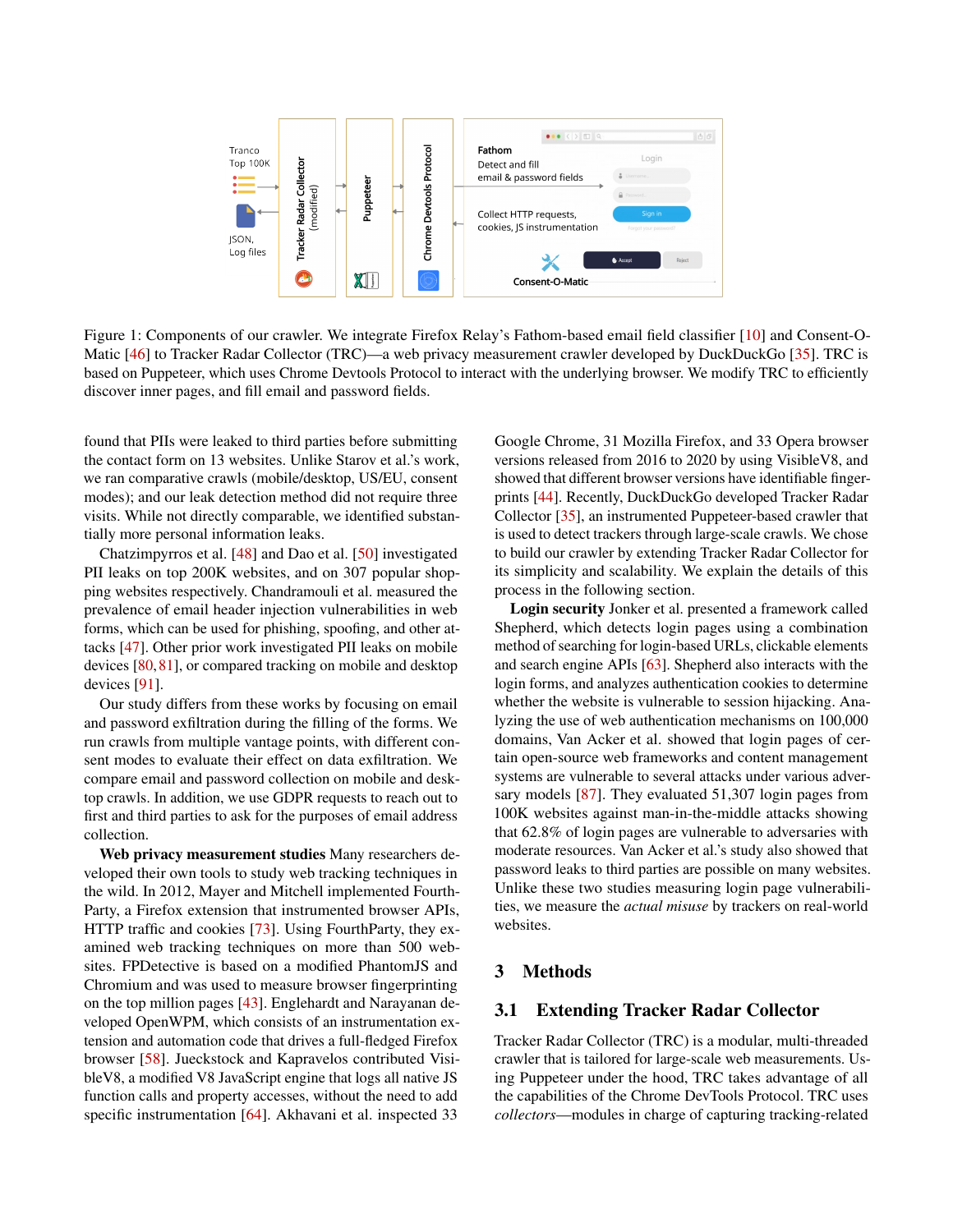behavior—that captures browser API accesses, cookies and requests. Unlike OpenWPM's inline instrumentation [\[64\]](#page-16-11) that wraps functions and objects with getters, TRC uses Chrome DevTools Protocol to set conditional breakpoints that are evaluated when a certain function is called or a property is accessed. When the debugger hits a breakpoint set by TRC, the condition script collects the JavaScript stack trace and other metadata about the property access or function invocation.

In order to detect email and password exfiltration, we extended TRC by adding a *collector* that finds and fills email and password fields. Besides, we extended TRC's network instrumentation to capture WebSocket traffic and HTTP POST payloads—in addition to GET requests which are already being intercepted. We also added instrumentation to intercept JavaScript access to input fields, capturing the access time, input value, and attributes of the accessed input element. A high-level overview of our crawler is shown in Figure [1.](#page-2-1)

#### 3.2 Discovering Inner Pages

Our crawler starts to search email and password fields on the landing pages. If no field can be found, it tries to follow links to discover fields in the inner pages. To find links that are more likely to yield email and password fields, we use a combined regular expression pattern that we extract from Firefox's Password Manager module [\[15\]](#page-14-9). The pattern contains several translations of words related to "sign in", "sign up" and "register". We search for this pattern in the following attributes of *a*, *button*, *div*, *span* elements: innerText, title, href, placeholder, id, name and className. We limit ourselves to these four elements since they can be used to create links on the page. We prioritize elements that exactly match the regular expression pattern over elements that partially match the pattern. As a final fallback, we search for links (this time only considering *a*, *button* elements) according to their page coordinates (i.e., distance from the top left corner). Based on a pilot crawl of 100K websites, we calculated the median X and Y position of the links that led to pages with email or password fields: 1113px and 64.5px, respectively. Note that, since we used a 1440px-wide viewport in the desktop crawls, this point is very close to the viewport's top right corner, where sign-in/sign-up links are commonly found. This coordinatebased link detection method increased the number of detected email fields by around 10%. Within each link category (exact match, loose match, coordinate-based match), we prioritize 1) *a* and *button* links, 2) links that are in the viewport, 3) links that are on top of other elements (computed via Document.elementFromPoint()). We arrived at these prioritization steps by comparing email and password yields using different methods in pilot crawls.

While clicking the links, we keep a record of the URLs we have visited and we skip links to already visited pages. We continue to click these sorted links until we find and fill an email field, or until we clicked ten links. We choose ten as the maximum number of links to click, since pilot crawls showed diminishing returns after ten links.

#### 3.3 Identifying Email and Password Fields

After clicking each link, we search for email and password fields on the new page and on all of its iframes. We search for iframes since a pilot crawl of top 1K Tranco sites showed that 3% of email fields are found in iframes. For detecting password fields, we search for input fields with type password (i.e. input [type='password']). However, email input fields do not need to have the email type (i.e. input[type='email']). In fact, through pilot crawls we found that many websites, including popular ones such as facebook.com, use text input elements to accommodate login with phone numbers or other username formats. To address this challenge, we integrated into our crawler a pre-trained email field classifier based on Mozilla Fathom [\[10\]](#page-14-8). Fathom is a supervised learning framework specialized to detect webpage parts such as popups [\[14\]](#page-14-10). We used the Fathom-based email field detector model used in Firefox Relay add-on [\[10\]](#page-14-8). Firefox Relay is a privacy-focused service from Mozilla that offers free email aliases <sup>[1](#page-3-0)</sup>. Using the Fathom-based detector allowed us to identify 76% more email fields than we would detect by simply searching for input fields with type email. This substantial increase may indicate that earlier studies that relied on email input type could have missed a significant number of email fields.

## 3.4 Filling Email and Password Fields

We use a unique email address on each page by adding the site domain to the email address after a plus (+) character. This allowed us to uniquely attribute received emails to the websites they are collected on. To address potential bot detection measures, we simulate user typing behavior by using randomized intervals for each key press and dwell times, as well as the delay times between each press. After typing into each field, we simulate pressing the 'Tab' key to switch to the next form field, while triggering the *blur* event on the previously filled element.

Englehardt et al. found that the "Show password" feature, which changes the type of the password field from password to text, caused certain session replay scripts to collect the passwords incidentally [\[55\]](#page-15-11). To measure such leaks at large, the crawler changes the password fields' type from password to text before filling the field. This allows us to simulate the effect of browser extensions such as ShowPassword [\[26\]](#page-14-11), which displays passwords in cleartext. We then run a followup crawl without changing the password input type on websites where we identified password leaks. Overall, our password exfiltration measurements aim to identify the incidental collection, rather than malicious password theft.

<span id="page-3-0"></span><sup>1</sup>Coincidentally, Firefox Relay and similar email alias services can be used as countermeasures against email exfiltration we study in this paper.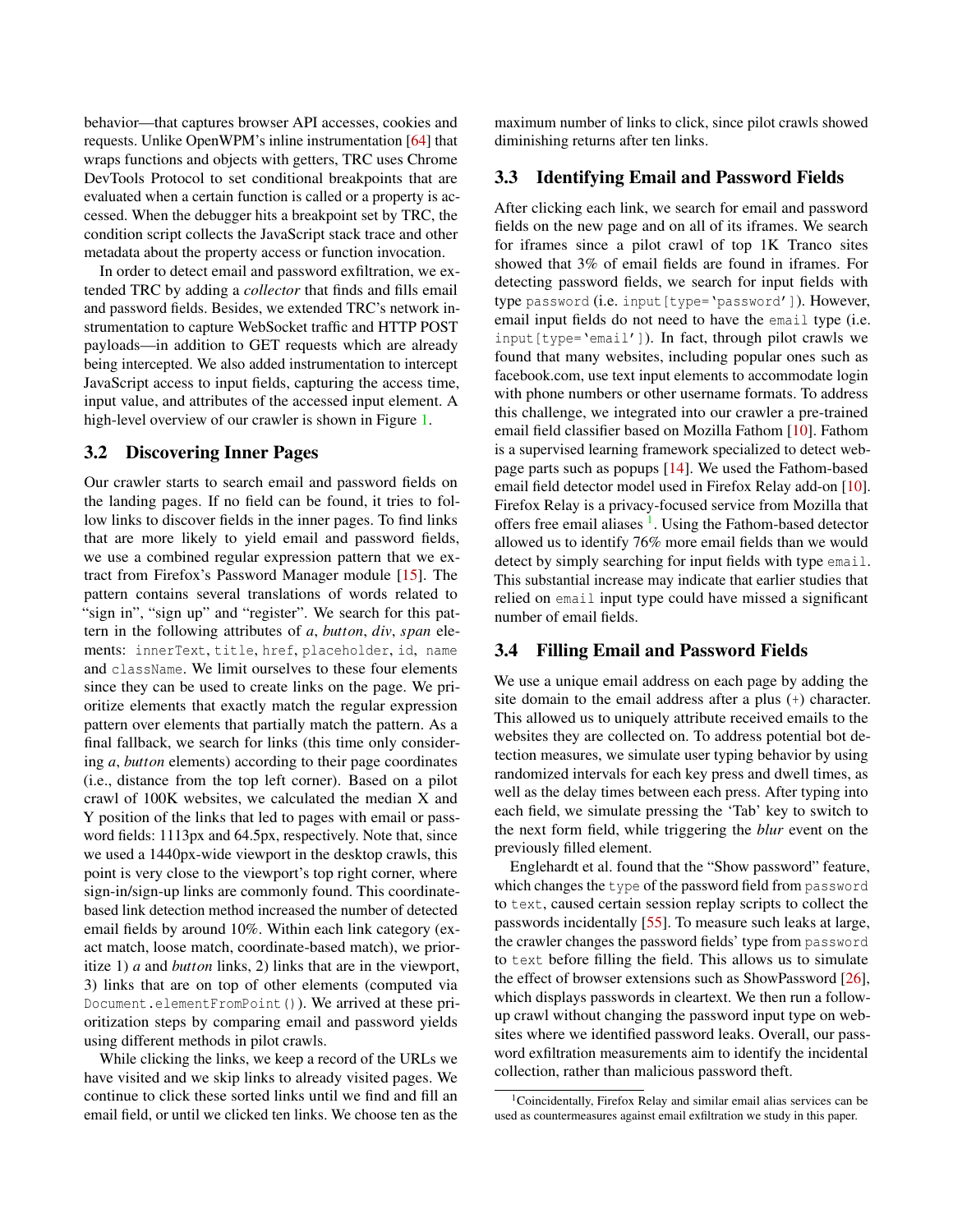## 3.5 Interaction with Consent Management Dialogs

After the introduction of the GDPR in 2018, more websites started to show dialogs to get users' consent for personal data processing. The acceptance or refusal to give consent may have an effect on how the website and the third parties may collect, process and share users' personal data. While one expects less tracking and data collection when refusing to give consent, prior research showed that in certain cases the opposite may be true: a recent study by Papadogiannakis et al. found that websites are more likely to use sophisticated tracking techniques such as ID syncing and fingerprinting when users reject cookies [\[79\]](#page-16-13). Regardless, web privacy studies such as ours should take consent dialog interaction into account since it may affect how websites and third parties behave.

In order to investigate the effect of users' consent preferences, we integrate Consent-O-Matic [\[46\]](#page-15-5) into our crawler. Developed by Nouwens et al. to study dark patterns in consent dialogs, Consent-O-Matic is a browser extension that can recognize and interact (e.g., accept or reject cookies) with various Consent Management Provider (CMP) pop-ups [\[76\]](#page-16-14). We configure Consent-O-Matic to log detected CMPs, and perform the following interactions with the CMPs:

accept-all: Allow processing for all purposes. reject-all: Disallow processing for all purposes. no-action: Continue without interacting with the CMP dialog, if any.

#### 3.6 Measurement Configuration

We measure email and password exfiltration on the top 100,000 Tranco websites  $[67]^2$  $[67]^2$  $[67]^2$ . Initially, we used the Tranco domains without any changes, but we encountered DNS errors even on most popular websites such as windowsupdate.com the eighth most popular site in Tranco. To address this problem, we matched Tranco domains to URLs listed in the Chrome User Experience Report [\[1\]](#page-13-1), which contains actual URLs visited by Chrome users. When matching domains to URLs, we pick the URL with the lower rank (more popular) if there are multiple alternatives. This minor change increased the successfully visited websites from 94,427 (EU pilot crawl) to 99,380 (EU final crawl). We used the March 2021 versions of both Tranco and Chrome UX Report lists.

To compare results based on user location, we run two simultaneous crawls from the EU (Frankfurt) and the US (New York City)—both using cloud-based servers hosted on Digital Ocean. For each crawl, we use one server with 16 cores and 32GB RAM.

We limit the maximum crawl duration on a site to 180 seconds and maximum page load time to 90 seconds. After detecting a CMP on a website, we wait 6 seconds for the CMP interaction (accept or reject) to complete. We determined these timeouts and other crawl parameters based on data from 1K pilot crawls. For instance, we measured how long the CMP operations take and set the extra wait time to the 99th percentile of the distribution (6 seconds).

In addition, we run crawls for mobile websites to measure the email and password exfiltration on the mobile web. We emulated a mobile browser by adjusting the viewport dimensions, spoofing touch support, and using a mobile user-agent string. The mobile-specific parameters we used are available in the TRC source code [\[35\]](#page-14-4). For mobile crawls, we fill a different email address to distinguish emails we received due to mobile and desktop crawls. We omit experiments with different consent modes for mobile crawls due to limited time and space.

#### <span id="page-4-1"></span>3.7 Email and Password Leak Detection

Identifying encoded, hashed or obfuscated leaks is a challenge that we need to address to avoid underestimating leaks. This challenge was tackled in different ways in prior work in web privacy measurement studies. Starov et al. compare data from three different crawls to identify PII in HTTP traffic [\[85\]](#page-17-2). Since Starov et al.'s method requires more crawls and manual analysis, we prefer Englehardt et al.'s method [\[57\]](#page-15-4), which involves searching for different encodings and hashes of search terms, including Base64 encoding, and hash functions such as SHA-256. Starting with the email and password we filled, we compute a *precomputed pool* that contains all possible sets of tokens by iteratively applying the hashes and encodings. We then search for the leaks in the referrer header, cookies, URL and POST bodies of the requests, by splitting the contents by potential separator characters, such as '='. We apply all possible decodings and we check whether the decoded result is in the precomputed pool. We repeat this process until we reach a level of three layers of encodings or decodings. We list the hash and encoding algorithms we used in Appendix [10.](#page-17-6)

We improve upon the original method by Englehardt et al. in several ways. First, in addition to splitting content by separators and decoding the resulting strings, we search for different encodings of the search terms (e.g., email and password values). This enabled us to detect leaks that do not conform to the standard key=value structure. Similar to the precomputed pool mentioned above, we iteratively apply the encodings. Further, we identify two new encodings and one hash method that were not covered by Englehardt et al.'s original detector. The newly discovered encoding methods include a simple substitution cipher that replaces each letter with another based on a fixed mapping. We extract this mapping from a third-party script's source code and incorporate it into the leak detector. We identified such missed leaks by using the received emails as proof of email collection. We manually analyzed scripts from parties that send emails, but were not found to collect leaked emails. Using this method, we also found a third party that compresses payloads using lzstring, and

<span id="page-4-0"></span><sup>2</sup>Available at <https://tranco-list.eu/list/6WGX/100000>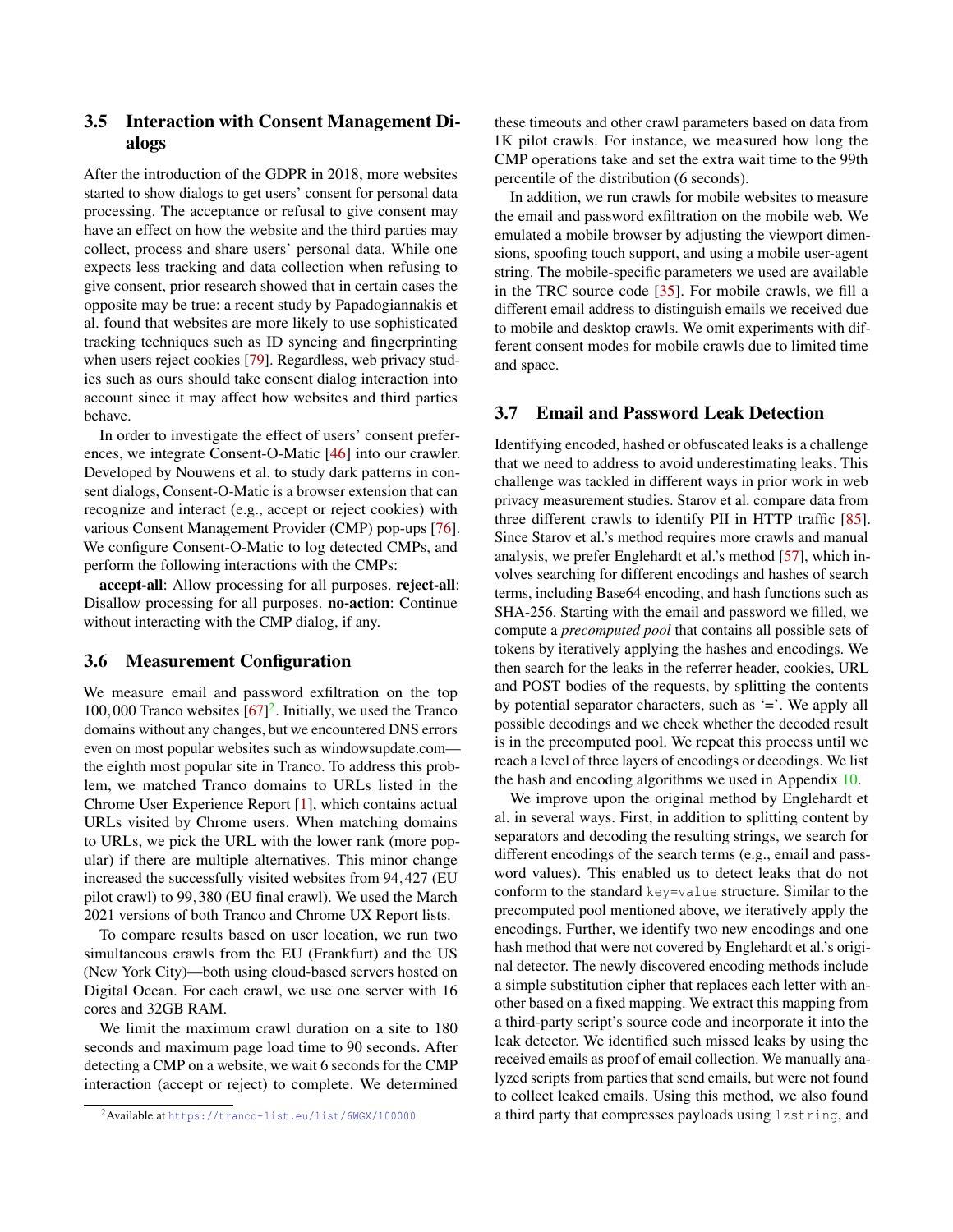|                                   |           | EU         |            |         |           | US         |            |         |
|-----------------------------------|-----------|------------|------------|---------|-----------|------------|------------|---------|
| <b>Crawl Option</b>               | no-action | accept-all | reject-all | mobile  | no-action | accept-all | reject-all | mobile  |
| Crawled URLs                      | 100K      | 7.720      | 7.720      | 100K    | 100K      | 7.720      | 7.720      | 100K    |
| Successfully loaded websites      | 99,380    | 7.716      | 7.716      | 99.363  | 99.437    | 7.714      | 7.716      | 99.409  |
| Crawled pages                     | 625,143   | 44.752     | 40.385     | 597.791 | 690.394   | 51.735     | 49,260     | 668,848 |
| Websites where we filled email    | 52,055    | 5,076      | 5.115      | 47,825  | 53,038    | 5,071      | 5.077      | 49.615  |
| Websites where we filled password | 31,002    | 2,306      | 2.342      | 29.422  | 31.324    | 2,263      | 2.283      | 30,356  |

Table 1: Desktop crawl statistics based on servers located in the EU and the US. no-action, accept-all, reject-all indicate consent modes. Crawled pages also include inner pages that we visited.

another third party that hashes email addresses with a fixed salt, which was hard-coded in their script. Note that using (salted) email hashes may prevent this third party to match identities with external entities such as data brokers—unless the data broker also uses the same salt for hashing emails.

## <span id="page-5-0"></span>3.8 Determining Tracker-related Leaks

There may be legitimate reasons why email addresses and to some extent—passwords are collected before form submission: For instance, checking whether an email/username picked by a user is available before form submission. To avoid counting such cases, we exclude from our analysis all requests that are sent to first-party domains, or third-party domains that are not flagged as trackers. When determining *third partyness* we make use of Tracker Radar's entity list [\[12\]](#page-14-12), which contains a list of domains owned by a company. Using entityto-domains mapping allows us to better determine the third parties, and prevent overcounting the leaks. In addition, we exclude cases where we filled the email on a page or on an iframe that has a different domain than the crawled website. Note that throughout the study by *domain*, we mean registrable domain name or the effective top-level domain plus one (eTLD+1).

Lastly, we only consider requests that are sent to endpoints flagged as a tracker by one of Disconnect [\[52\]](#page-15-12), Whotracks.me [\[33\]](#page-14-13), DuckDuckGo [\[9\]](#page-14-14) blocklists and uBlock Origin [\[16\]](#page-14-15). For the Disconnect list, we also consider domains in the "Content" category, which is only blocked if Firefox is in Private Browsing mode. For uBlock Origin, we use the blocklists enabled by default in the add-on. These include EasyList, EasyPrivacy and Peter Lowe's Ad and tracking server list, among others.

Manual tracker labeling Additionally, we label the leaky request domains that are not flagged as trackers by any of the Disconnect, Whotracks.me, DuckDuckGo and uBlock Origin. For each such domain, we follow a decision algorithm explained in Appendix [10](#page-17-7) to determine the tracker status. Thanks to this manual analysis, we uncover 41 tracker domains that are not listed in any of the popular blocklists. Manually labeled domains accounted for an increase of 13.4% and 4.2% in the number of websites with email leaks, in the EU

and US crawls, respectively (for no-action, desktop crawls). We plan to share these domains with blocklists providers.

## 3.9 Dataset

Our main dataset consists of eight crawls, all of which were run in May and June of 2021. A total of six desktop crawls were run from the EU and the US using three consent modes: *no-action*, *accept-all*, *reject-all*. In addition, two mobile crawls were run using the *no-action* mode from the two locations. In the four, no-action crawls (100K websites), we flag the websites where we detected (but not interacted) the presence of a CMP using Consent-O-Matic. We then use these CMP-detected websites in the accept-all and reject-all crawls. For comparability we use the same 7,720 CMP-detected websites in the accept-all and reject-all crawls on both locations the 7,720 websites were detected in the EU crawl. While we limit our crawls to the top 100K websites, our dataset contains approximately 2.8M page visits across all crawls considering the inner pages visited when searching for email and password fields. In addition to the HTTP request and response details, our dataset also contains HTML sources, JavaScript instrumentation logs, and screenshots that can be used to debug the crawler. Each 100K website crawl took five days to run. The ethics considerations we took into account during the study can be found in Section [9.](#page-13-2)

#### 4 Measurement Results

Results in this section are based on desktop crawls and noaction mode (no interaction with the cookie dialog) unless otherwise specified.

#### 4.1 Email Leaks

Prevalence of leaks Table [3](#page-6-0) shows that email addresses (or their hashes) are sent to a third-party tracker on 1,844 (EU) vs. 2,950 (US) distinct websites. This shows that, on more than a thousand websites, trackers only collect emails when the website is visited from the US.

Table [2](#page-6-1) gives a more detailed overview of the most common trackers that emails are leaked to. Prom. stands for promi-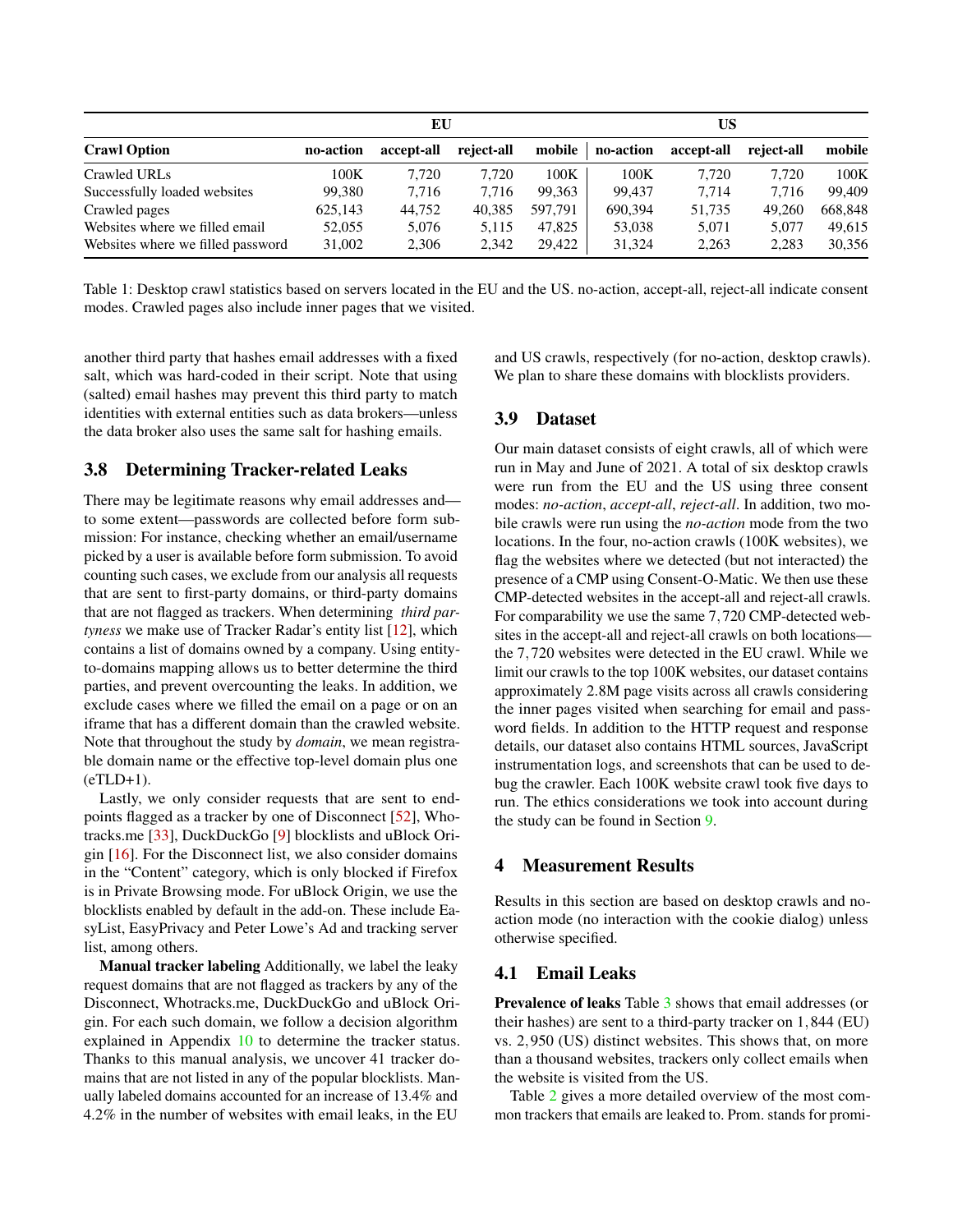|                     | EU                           |                          |                  |                      |               |                 |                              | <b>US</b>                |                  |               |       |              |  |
|---------------------|------------------------------|--------------------------|------------------|----------------------|---------------|-----------------|------------------------------|--------------------------|------------------|---------------|-------|--------------|--|
| Leak<br><b>Type</b> | <b>Entity</b><br><b>Name</b> | <b>Tracker</b><br>Domain | Key<br>by<br>key | Num.<br>sites        | Prom.         | Min.<br>Rank    | <b>Entity</b><br><b>Name</b> | <b>Tracker</b><br>Domain | Key<br>by<br>key | Num.<br>sites | Prom. | Min.<br>Rank |  |
|                     | Taboola                      | taboola.com              | No               | 327                  | 302.9         | 154             | TowerData                    | rlcdn.com                | No               | 524           | 553.8 | 217          |  |
|                     | Adobe                        | bizible.com              | Yes              | 160                  | 173.0         | 242             | Taboola                      | taboola.com              | No               | 383           | 499.0 | 95           |  |
|                     | FullStory                    | fullstory.com            | Yes              | 182                  | 75.6          | 1,311           | Bounce<br>Exchange           | bouncex.net              | N <sub>o</sub>   | 189           | 224.7 | 191          |  |
|                     |                              | zenaps.com*              | N <sub>o</sub>   | 113                  | 48.7          | 2,043           | Adobe                        | bizible.com              | Yes              | 191           | 212.0 | 242          |  |
|                     | Awin Inc.                    | awin1.com*               | N <sub>o</sub>   | 112                  | 48.5          | 2,043           |                              | zenaps.com*              | No               | 119           | 111.2 | 196          |  |
|                     | Yandex                       | vandex.com               | Yes              | 121                  | 41.9          | 1,688           | Awin                         | awin1.com*               | No               | 118           | 110.9 | 196          |  |
|                     | AdRoll                       | adroll.com               | No               | 117                  | 39.6          | 3,753           | FullStory                    | fullstory.com            | Yes              | 230           | 105.6 | 1,311        |  |
| email               | Glassbox                     | glassboxdigital.io*      | Yes              | 6                    | 31.9          | 328             | Listrak                      | listrakbi.com            | Yes              | 226           | 66.0  | 1,403        |  |
|                     | Listrak                      | listrakbi.com            | Yes              | 91                   | 24.9          | 2,219           | LiveRamp                     | pippio.com               | No               | 138           | 65.1  | 567          |  |
|                     | Oracle                       | bronto.com               | Yes              | 90                   | 24.6          | 2,332           | SmarterHQ                    | smarterhq.io*            | Yes              | 32            | 63.8  | 556          |  |
|                     | TowerData                    | rlcdn.com                | N <sub>o</sub>   | 11                   | 20.0          | 567             | Verizon Media                | vahoo.com*               | Yes              | 255           | 62.3  | 4,281        |  |
|                     | SaleCycle                    | salecycle.com            | Yes              | 35                   | 17.5          | 2,577           | AdRoll                       | adroll.com               | N <sub>o</sub>   | 122           | 48.6  | 2,343        |  |
|                     | Automattic                   | gravatar.com*            | Yes              | 38                   | 16.7          | 2,048           | Yandex                       | yandex.ru                | Yes              | 141           | 48.1  | 1,648        |  |
|                     | Facebook                     | facebook.com             | Yes              | 21                   | 14.8          | 1,153           | Criteo SA                    | criteo.com*              | N <sub>o</sub>   | 134           | 46.0  | 1,403        |  |
|                     | Salesforce                   | pardot.com*              | Yes              | 36                   | 30.8          | 2,675           | Neustar                      | agkn.com*                | No               | 133           | 45.9  | 1,403        |  |
|                     | Oktopost                     | okt.to*                  | Yes              | 31                   | 11.4          | 6,589           | Oracle                       | addthis.com              | No               | 133           | 45.9  | 1,403        |  |
|                     | Yandex                       | yandex.com<br>yandex.ru  | Yes              | 37<br>$\overline{7}$ | 12.12<br>2.41 | 4,699<br>12,989 | Yandex                       | yandex.ru                | Yes              | 45            | 17.23 | 1,688        |  |
| $_{pswd}$           | Mixpanel                     | mixpanel.com             | Yes              |                      | 0.12          | 84,547          | Mixpanel                     | mixpanel.com             | Yes              |               | 0.12  | 84,547       |  |
|                     | LogRocket                    | lr-ingest.io             | Yes              |                      | 0.12          | 82,766          | LogRocket                    | lr-ingest.io             | Yes              |               | 0.12  | 82,766       |  |

Table 2: Top tracker domains and associated entities that emails or passwords are exfiltrated to in desktop crawls using the no-action mode which was conducted in May'21. \*: Third-party domain is not among the request initiators; that means the leak could have been triggered by another party. Prominence (Prom.) values have been multiplied by 1,000 for readability.

|                          | EU          | US                    |                            |                     |                |                            |
|--------------------------|-------------|-----------------------|----------------------------|---------------------|----------------|----------------------------|
|                          | All         | <b>Third</b><br>party | <b>Tracking</b><br>related | All                 | Third<br>party | <b>Tracking</b><br>related |
| Email<br><b>Password</b> | 4.395<br>89 | 2.633<br>87           | 48                         | 1,844   5,518<br>92 | 3,790<br>87    | 2.950<br>49                |

<span id="page-6-0"></span>Table 3: The number of distinct websites where email and passwords are sent to first-party domains vs. third-party domains in desktop crawls using the no-action mode.

nence, a metric developed by Englehardt and Narayanan [\[58\]](#page-15-2) which captures both the quantity and popularity of websites a third party is embedded on. We use prominence to sort third parties in Table [2](#page-6-1) because it better represents the scale of a given third party's reach.

In the US crawl, rlcdn.com (TowerData, formerly Rapleaf) is the most prominent tracker domain that collects hashed email addresses. In their marketing material titled "Website Visitor Identification" and "Know your anonymous users", TowerData mentions matching anonymous visitors using email hashes [\[29\]](#page-14-16). On WebMD and Fox News websites, TowerData collected the MD5, SHA-1 and SHA-256 hashes of the email address typed into the login form. The EU list, on the other hand, is dominated by Taboola—an advertising company that was found to promote clickbait and other

<span id="page-6-1"></span>problematic content and ads [\[83,](#page-17-8) [92\]](#page-17-9). According to their help pages, Taboola accepts hashed emails to create target audiences [\[38\]](#page-15-13) based on over 1.4 billion unique visitors they reach every month [\[31\]](#page-14-17).

Cross-domain email sharing for identity matching On 565 of the 1,844 distinct websites (EU) where we identified email leaks to tracker domains, no script from the request domain was among the request's initiators. This means that these requests are initiated by other parties. Analyzing HTTP request initiators, and JavaScript stack traces of access to input fields we found that email leaks to yahoo.com, criteo.com and dotomi.com are always initiated by other parties. The email hashes to yahoo.com, for example, are sent by a script from adthrive.com (CafeMedia)—a digital publishing and ad monetization network that Yahoo has a partnership with [\[84\]](#page-17-10). The Yahoo endpoint (ups.analytics.yahoo.com) that email hashes are sent to, is described in Yahoo's ConnectID API documentation [\[32\]](#page-14-18). The documentation mentions that the API can be used for ID matching and is built on Verizon Media's *ID Graph*, "delivering a higher find rate of audiences on publishers' sites [sic] user targeting". Clickagy(.com), on the other hand, sends email hashes to up to seven other tracker domains including agkn.com (Neustar) and pippio.com (LiveRamp, formerly Acxiom), both of which accepts hashed emails for various services according to their public documentation and privacy policies [\[23,](#page-14-19) [37\]](#page-14-20).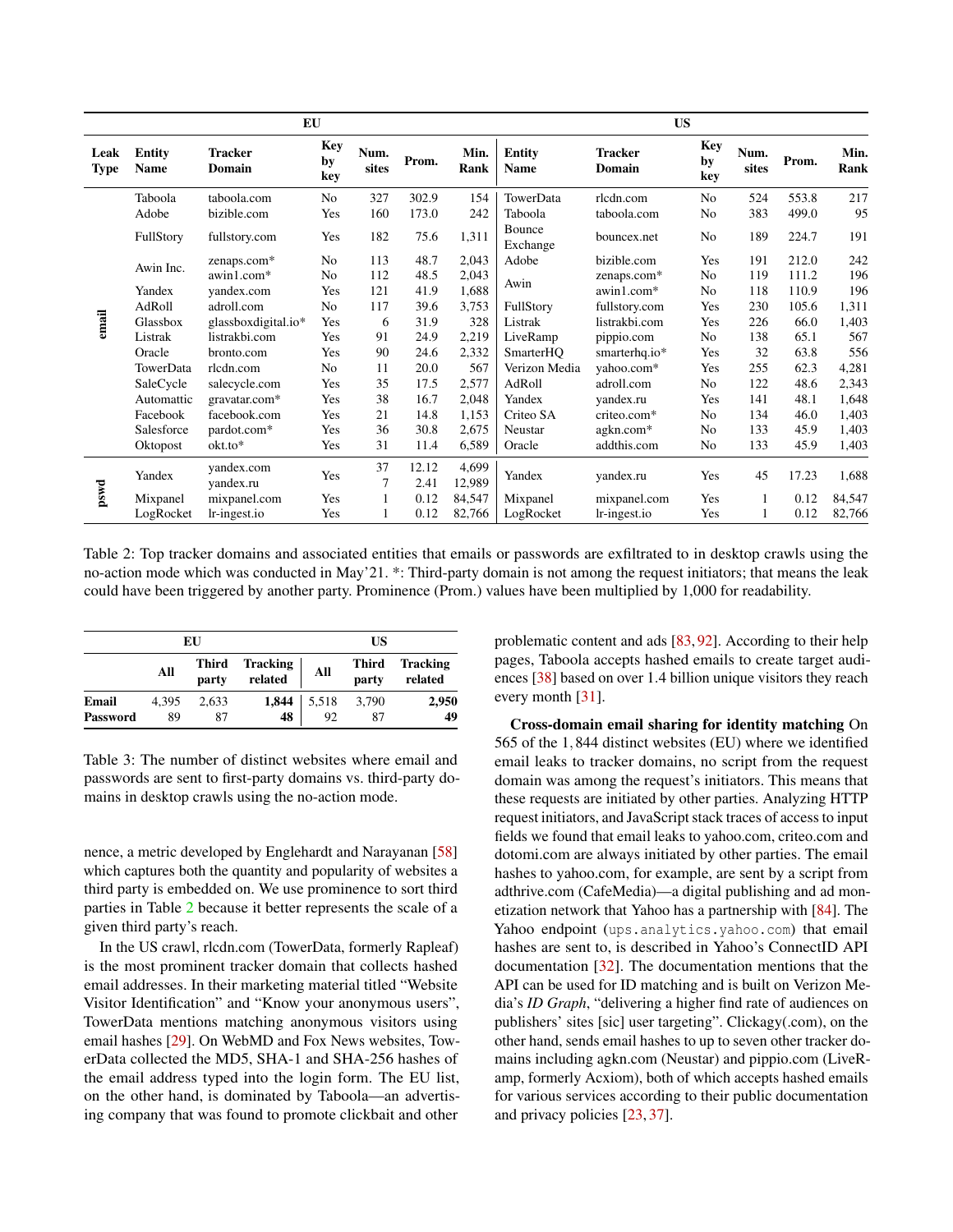|       |                    | EU                 |                            | <b>US</b> |                     |             |                            |
|-------|--------------------|--------------------|----------------------------|-----------|---------------------|-------------|----------------------------|
| Rank  | Website            | Third-party        | Hash/encoding/compression  | Rank      | Website             | Third-party | Hash/encoding/compression  |
| 154   | usatoday.com*      | taboola.com        | Hash $(SHA-256)$           | 95        | issuu.com           | taboola.com | Hash $(SHA-256)$           |
| 242   | trello.com*        | bizible.com        | Encoded (URL)              | 128       | businessinsider.com | taboola.com | Hash $(SHA-256)$           |
| 243   | independent.co.uk* | taboola.com        | Hash $(SHA-256)$           | 154       | usatoday.com        | taboola.com | Hash $(SHA-256)$           |
| 300   | shopify.com        | bizible.com        | Encoded (URL)              | 191       | time.com            | bouncex.net | Compression (LZW)          |
| 328   | marriott.com       | glassboxdigital.io | Encoded (BASE-64)          |           |                     | awin1.com   | Hash (SHA-256 with salt)   |
| 567   | newsweek.com*      | rlcdn.com          | Hash (MD5, SHA-1, SHA-256) | 196       | udemy.com           | zenaps.com  | Hash (SHA-256 with salt)   |
| 705   | prezi.com*         | taboola.com        | Hash (SHA-256)             | 217       | healthline.com      | rlcdn.com   | Hash (MD5, SHA-1, SHA-256) |
| 754   | branch.io*         | bizible.com        | Encoded (URL)              | 234       | foxnews.com         | rlcdn.com   | Hash (MD5, SHA-1, SHA-256) |
| 1,153 | prothomalo.com     | facebook.com       | Hash $(SHA-256)$           | 242       | trello.com*         | bizible.com | Encoded (URL)              |
| 1.311 | codecademy.com     | fullstory.com      | Unencoded                  | 278       | theverge.com        | rlcdn.com   | Hash (MD5, SHA-1, SHA-256) |
| 1.543 | azcentral.com*     | taboola.com        | Hash (SHA-256)             | 288       | webmd.com           | rlcdn.com   | Hash (MD5, SHA-1, SHA-256) |

Table 4: Top ten websites where the filled email was collected by a tracker before form submission in desktop crawls using the no-action mode. \*: Not reproducible anymore as of February 2022.

Our findings showed that email addresses or their hashes are sent to facebook.com on 21 distinct websites in the EU. On 17 of these, Facebook Pixel's Automatic Advanced Matching feature  $[21]$  was responsible for sending the SHA-256 of the email address in a SubscribedButtonClick event, despite not clicking any submit button. According to its documentation, Automatic Advanced Matching captures hashed customer data including email addresses, phone numbers, first and last names; from checkout, sign-in and registration forms. We believe the leaks are due to Facebook's script interpreting clicks on irrelevant buttons as "submit button clicked" events.

Website categories In order to compare email exfiltration across website categories, we query McAfee's categorization service [\[6\]](#page-13-3). Note that a website may have multiple categories. As shown in Table [5,](#page-8-0) Fashion/Beauty and Online Shopping are the two categories where we detect the most email exfiltrations—considering only the categories with more than 1,000 websites in our 100K sample. On the other hand, websites categorized as Public Information, Government/Military, and Games leaked less than 1% of the filled email address. A somehow surprising result was the following: despite filling email fields on hundreds of websites categorized as Pornography, we have not a single email leak. While surprising, this is in line with limited prior research on tracking on the adult websites: a limited 2016 study by Altaweel et al. found that adult websites have relatively fewer third-party trackers compared to non-adult websites with comparable popularity [\[45\]](#page-15-14).

Effect of website popularity The number of websites with email leaks follows a close to a uniform distribution in the US crawl. On the other hand, in the EU crawl, there are substantially fewer sites with email leaks on the Tranco top 5K: only 1.28% sites on the top 5K has email leaks, compared to the average of 1.87% in websites with rank >5000 (cf. US top 5K: 2.96%, 5K-100K: 2.95%). Popular websites and trackers may be using questionable data collection methods sparingly in the EU to avoid GDPR fines or investigations.

Top websites with leaks Table [4](#page-7-1) shows the top ten websites with email leaks for each vantage point. We list the third<span id="page-7-1"></span>party tracker found to collect emails on these sites, along with the hashing/encoding method used when exfiltrating the email. News websites such as usatoday.com, foxnews.com and independent.co.uk, appear high on the lists. This is in line with prior work which found that news websites contain the highest number of third parties compared to other website categories [\[58\]](#page-15-2). Medical news and information websites webmd.com and healthline.com are other notable entries for their sensitive content.

Emails sent key by key As shown in Table [2,](#page-6-1) certain third parties send email addresses character-by-character, as the user types in their address. This behavior appears to be due to session replay scripts that collect users' interactions with the page including key presses and mouse movements [\[42\]](#page-15-3).

HTTP and WebSocket usage Finally, we observed that the leaked emails are almost always sent over encrypted (HTTPS) connections. We only found 15 and 14 websites where emails are leaked over HTTP in the EU and the US, respectively. In addition, on 67 websites in the EU and on 132 websites in the US, the leaks were sent over the WebSocket protocol—to hotjar.com, freshrelevance.com, noibu.com and decibelinsight.net.

#### <span id="page-7-0"></span>4.2 Password Leaks

Recall that we change the type of password elements to *text* before filling them. To better understand why passwords are collected, we manually analyzed a sample of websites, including leaks to non-tracker third parties. We found that, in some cases, passwords were sent to third parties for checking the password strength. However, we have not found such a use case in leaks to trackers. We found most cases we analyzed to be due to incidental collection by session recording scripts, most prominently by Yandex Metrica.

Password collection without input type swapping Since our primary findings are based on changing the type of the password field, they only apply to a limited number of users or websites. In order to better characterize password leaks at large, we ran follow up crawls of websites where we detected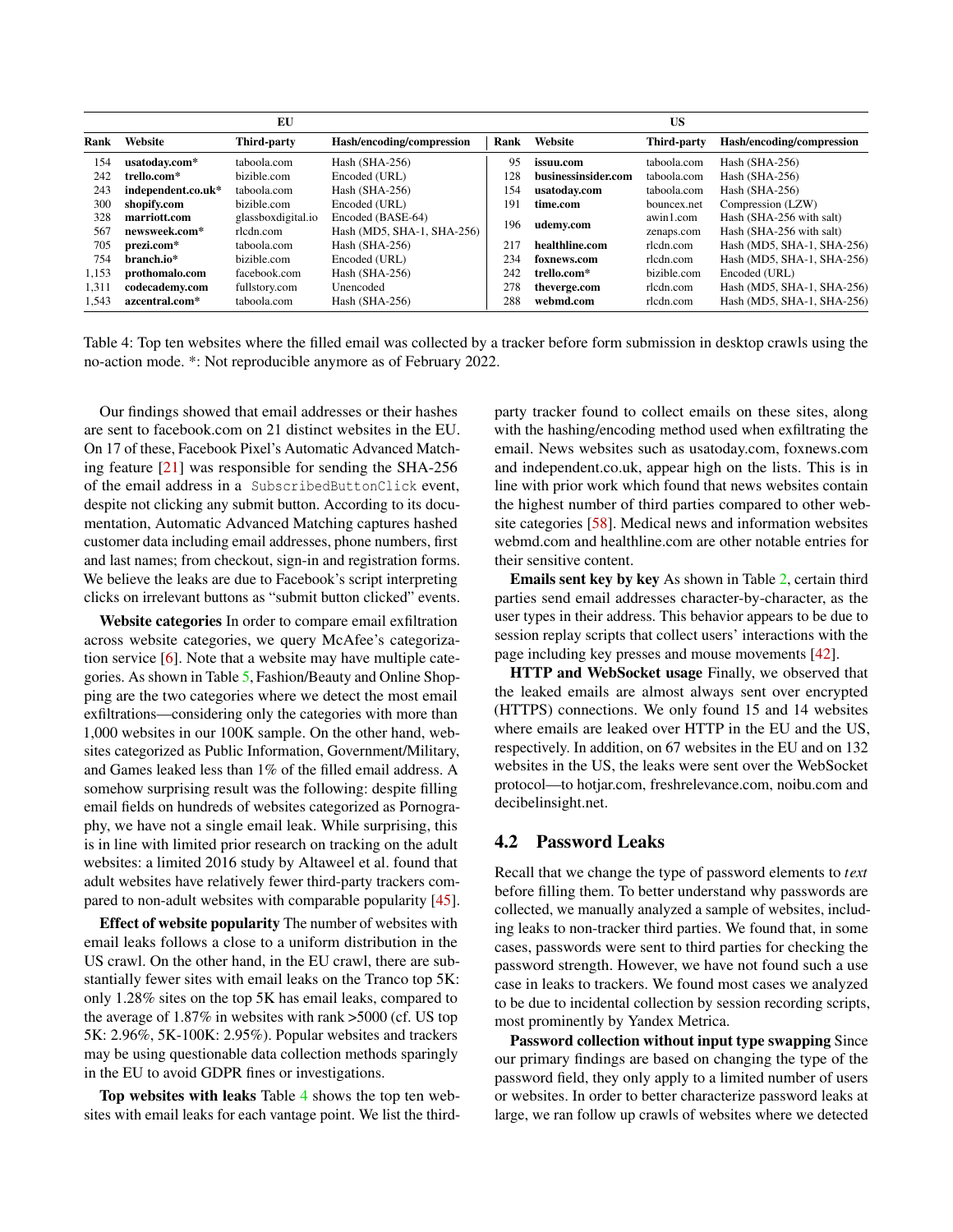|                     | <b>EU/US</b> |                        | EU             |                 | <b>US</b>      |
|---------------------|--------------|------------------------|----------------|-----------------|----------------|
| <b>Categories</b>   | <b>Sites</b> | <b>Filled</b><br>sites | Leaky<br>sites | Filled<br>sites | Leaky<br>sites |
| Fashion/Beauty      | 1,669        | 1,176                  | $131(11.1\%)$  | 1,179           | 224 (19.0%)    |
| Online Shopping     | 5,395        | 3,658                  | 345 (9.4%)     | 3,744           | 567 (15.1%)    |
| <b>General News</b> | 7.390        | 3.579                  | $235(6.6\%)$   | 3,848           | 392 (10.2%)    |
| Software/Hardware   | 4,933        | 2,834                  | 138 (4.9%)     | 2,855           | 162(5.7%)      |
| <b>Business</b>     | 13,462       | 7.805                  | 377 (4.8%)     | 7,924           | 484 (6.1%)     |
| $\cdots$            | $\cdots$     |                        | $\cdots$       |                 |                |
| Games               | 2,173        | 925                    | $9(1.0\%)$     | 896             | $11(1.2\%)$    |
| Public Information  | 2,346        | 1.049                  | $8(0.8\%)$     | 1,084           | $27(2.5\%)$    |
| Gov't/Military      | 3,754        | 939                    | $5(0.5\%)$     | 974             | $7(0.7\%)$     |
| Uncategorized       | 1,616        | 636                    | $3(0.5\%)$     | 646             | $2(0.3\%)$     |
| Pornography         | 1,388        | 528                    | $0(0.0\%)$     | 645             | $0(0.0\%)$     |

<span id="page-8-0"></span>Table 5: Per-category number of websites we crawled, filled an email field, and observed an email leak to a tracker domain (based on desktop crawls using the no-action mode). The percentage under the Leaky sites column is based on total websites where we could fill an email field (i.e. 100 \* Num. of leaky sites / Num. of filled sites).

a password leak; but this time we did not change the input type from *password* to *text*. We ran two such crawls, one from the EU, and one from the US; both desktop crawls. Unless otherwise specified, password leaks presented throughout this paper are based on these latter crawls, without input type swapping. We found that passwords are collected by trackers on 52 distinct websites even for users who do not use Show-Password or similar extensions. An overwhelming majority (50/52) of these leaks were due to Yandex Metrica's session recording feature. However, a manual analysis of Yandex Metrica's code showed that it has filters to exclude password fields from the collection. Comparing websites where Yandex collects passwords to websites where it does not, we found that almost all *leaky* websites were built using the React framework. Note that 7 of the 52 affected websites are in the Tranco top 20K, and some of them are major banks and other highly visible websites such as toyota.ru. We have already reported this problem to Yandex, and reached out to the affected first parties as explained in Section [6.](#page-10-0)

#### 4.3 Vantage Points: EU vs. US

In this section, we compare the results from our two crawl vantage points: the EU (Germany) and the US (NYC). The differences in privacy regulations are the main motivation behind this comparison. In the US crawl, the number of websites with email leaks is 60% higher than that of the EU: 1,844 vs 2,950.

Comparing the websites where we detected an email leak, we find that 2,950 websites identified in the US crawl are roughly a superset of the (1,844) websites identified in the EU crawl: 94.4% of the 1,844 websites detected in the EU crawl also appears in the list of websites in the US crawl.

Tracker domains such as addthis.com, yahoo.com, dou-

<span id="page-8-2"></span>

| <b>Consent modes</b> | EU  | US  |
|----------------------|-----|-----|
| accept-all           | 239 | 242 |
| reject-all           | 201 | 199 |
| no-action            | 202 | 228 |

Table 6: The number of distinct websites where emails were leaked and a CMP was detected in desktop crawls using the no-action mode.

bleclick.net and criteo.com only seem to receive email addresses in the US crawls, perhaps due to stricter data protection regulations in the EU. In addition, the most prominent email collecting tracker across both crawls (rlcdn.com, TowerData), is not even among the top ten trackers in the EU in Table [2.](#page-6-1) <sup>[3](#page-8-1)</sup> In fact, according to its webpage on GDPR compliance, TowerData does not seem to provide identity matching services in the EU [\[78\]](#page-16-16). In certain cases, the same tracking script is served with different content based on the vantage point. For instance, securedvisit.com, the tracker that uses a substitution cipher to encrypt its payload (Section [3.7\)](#page-4-1), serves a slightly different script to EU visitors that disables email collection.

Overall, our results appear to indicate that certain third parties avoid collecting EU visitors' email addresses. In Section [5,](#page-9-0) we provide a legal analysis of whether the practice of collecting emails before form submission complies with the GDPR.

#### 4.4 The Effect of Consent

Recall that, we found consent popups only on 7,720 (7.7%) sites in the EU and 5,391 (5.4%) sites in the US (of 100K sites). Crawling these websites with three consent modes, we obtain the results in Table  $6$ , which shows the number of websites where we detect CMPs and email leaks to trackers. When we reject all data processing, the number of sites with leaks to trackers decreases by 13% in the US, 0.05% in the EU. The reduction in leaks in both cases is limited confirming Papadogiannakis et al.'s conclusion that cookie consent choices are not effective in preventing tracking [\[79\]](#page-16-13). Almost no reduction in the EU leaks, however, may be counter-intuitive. This is likely due to the limited number of websites where we could detect CMPs and observe leaks.

## 4.5 Mobile

We detected leaks on 1,745 and 2,744 distinct mobile websites in the EU and US crawls, respectively (Table [7\)](#page-9-1). Although the number of sites with leaks is lower compared to desktop crawls, the ratio of the sites with leaks to the sites where we could fill email is nearly the same in both vantage points.

<span id="page-8-1"></span><sup>3</sup> In fact, TowerData sent a 451 HTTP error code (*Unavailable For Legal Reasons*) in responses to requests made in the EU crawl.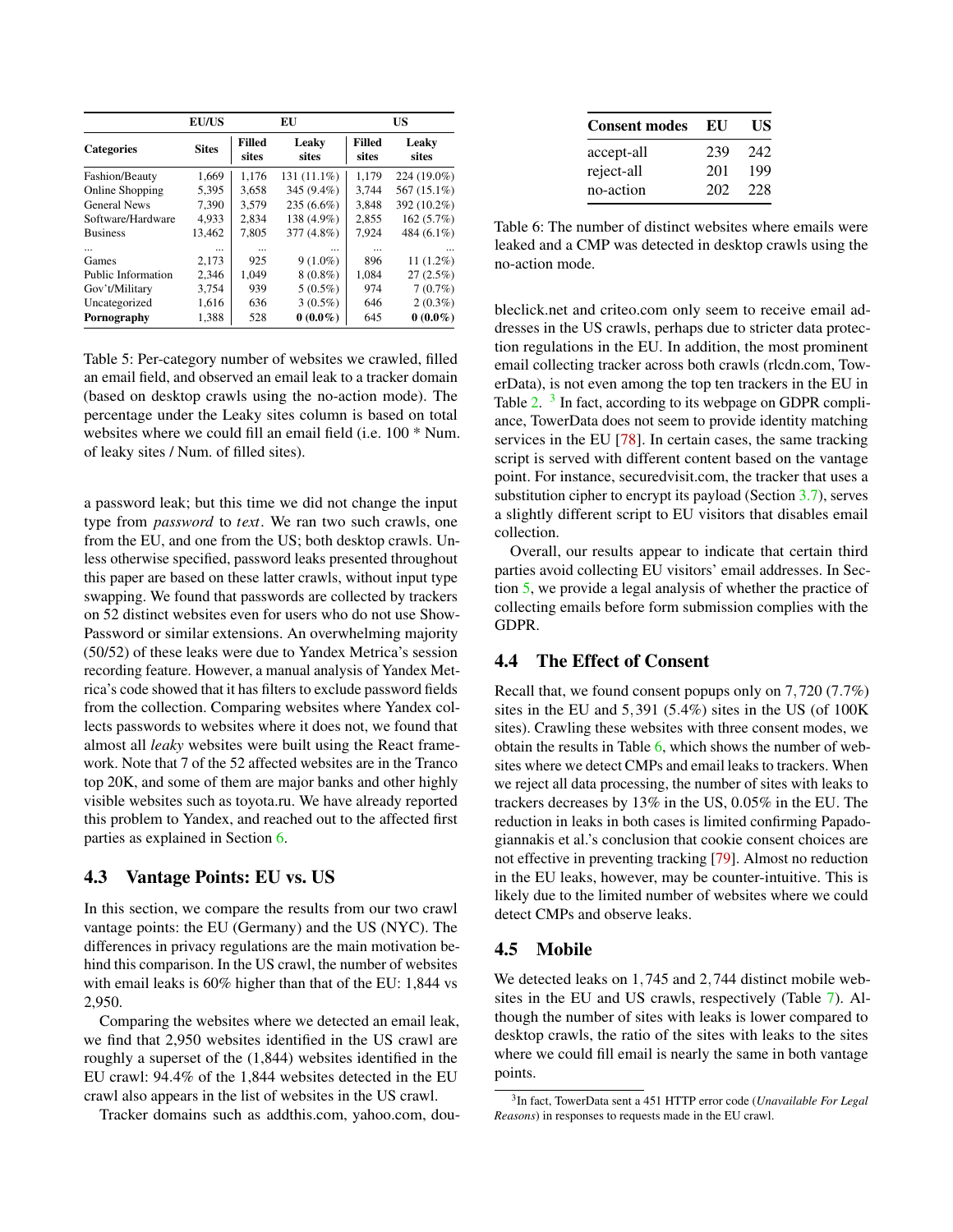The mobile and desktop websites where emails are leaked to tracker domains overlap substantially but not completely. The Jaccard similarity of (leaky) desktop and mobile websites is equal to 66% in the EU and 64% in the US. The difference between the desktop and mobile results could be due to website dynamism and the time difference between the mobile and desktop crawls (more than a month).

We also found 18 tracker domains that only received email leaks on mobile crawls such as yieldify.com, td3x.com and getdrip.com. However, checking the websites associated with these domains did not suggest that they are only targeting mobile web visitors. Further, we found 24 domains that only appear in desktop crawls, further indicating that the difference could be due to factors such as time difference and website dynamism.

|                | <b>Leaky/Filled Sites</b><br>EU | <b>Leaky/Filled Sites</b><br>НS |
|----------------|---------------------------------|---------------------------------|
| <b>Desktop</b> | $1,844/60,008(3.0\%)$           | $2,950/60,999(4.8\%)$           |
| Mobile         | $1,745/55,738(3.1\%)$           | 2,744 / 57,715 (4.8%)           |

Table 7: The number of sites leaking emails or passwords to trackers, compared to the number of sites where we could fill an email address in desktop and mobile crawls using the no-action mode.

### 4.6 Emails Received on the Filled Addresses

Since our crawler fills a distinct email address for each website, we are able to attribute the received emails to distinct websites.<sup>[4](#page-9-2)</sup> In the six-week period following the crawls, we received 290 emails from 88 distinct sites on the email addresses used in the desktop crawls, despite not submitting any form. Most emails offer a discount, or just invite us back to their site. The sender websites seem to vary by topic and theme. Most notable examples include diabetes.org.uk, mypillow.com, and walmart.com.mx. On the mobile crawl email address, we received 187 emails from 71 distinct websites following the four-week period after the crawls—mobile crawls were run two weeks after the desktop crawls.

## <span id="page-9-0"></span>5 Does Email Exfiltration Comply With the GDPR?

In this section, we discuss how email exfiltration can breach at least three core rules of the General Data Protection Regulation (GDPR) [\[49\]](#page-15-15). Roughly speaking, the GDPR could be seen as a Europe-wide data privacy law. Because of length

constraints, we focus on three main principles of the GDPR, omitting greater detail.

We discuss email exfiltration in general. We do not discuss to what extent specific companies comply with the GDPR. For such a company-specific analysis, each example of email exfiltration would have to be assessed separately, considering all the circumstances of that case.

Does the GDPR apply? The GDPR applies when 'personal data' are processed. Personal data are defined broadly in the GDPR. Essentially, any information that relates to an identifiable person is personal data (Article 4.1). For instance, an email address, an IP address, a tracking cookie, an identification number, and an 'online identifier' are almost always personal data. But even hashed or encrypted email addresses are generally personal data, as far as they contain a unique identifier that can be linked to a person [\[4\]](#page-13-4). Moreover, hashed email addresses can often be reversed [\[41\]](#page-15-16). 'Processing' is defined broadly too in the GDPR: virtually everything that can be done with personal data is a type of processing (Article 4(2)). Hence, if website owners or third parties exfiltrate an email address, they process personal data and the GDPR applies.

<span id="page-9-1"></span>An organization that processes personal data is a 'controller' in GDPR parlance. The 'controller' is responsible for complying with the GDPR, and can be fined for noncompliance. In the case of email exfiltration, the website owner and the third party are typically both responsible (as 'joint controllers') [\[34,](#page-14-22) [70\]](#page-16-17).

Is the GDPR relevant for companies outside Europe? The territorial scope of the GDPR is complicated, but can be summarized as follows (Article 3 GDPR). If the controller is based in the EU, the GDPR applies. But the GDPR can also apply to controllers based outside the EU. For instance, offering goods or services to Europeans can trigger the GDPR. If a website owner sells something and allows payment in Euros, and processes the personal data of website visitors, the owner must comply with the GDPR. The GDPR also applies to controllers based outside the EU, if they 'monitor' the behavior of people in the EU. Tracking people online is an example of such monitoring [\[60\]](#page-16-18). Hence, if a company uses email exfiltration for tracking web users in the EU, it must comply with the GDPR.

Transparency principle The GDPR has six overarching principles relating to the processing of personal data. The first principle says that personal data must be processed 'fairly and in a transparent manner' (Article 5). The controller must provide comprehensive information about what it does with personal data, in an 'intelligible and easily accessible form, using clear and plain language' (Article 11). Moreover, the GDPR requires detailed information about, for instance, the processing 'purposes', and the 'recipients of the personal data' (Article 13 and 14). Controllers can provide such information in a privacy notice.

Does email exfiltration comply with the transparency

<span id="page-9-2"></span><sup>4</sup>A caveat to our method is the following: we did not use separate email addresses for the EU and the US crawls, thus we cannot attribute the received emails to visits from specific locations.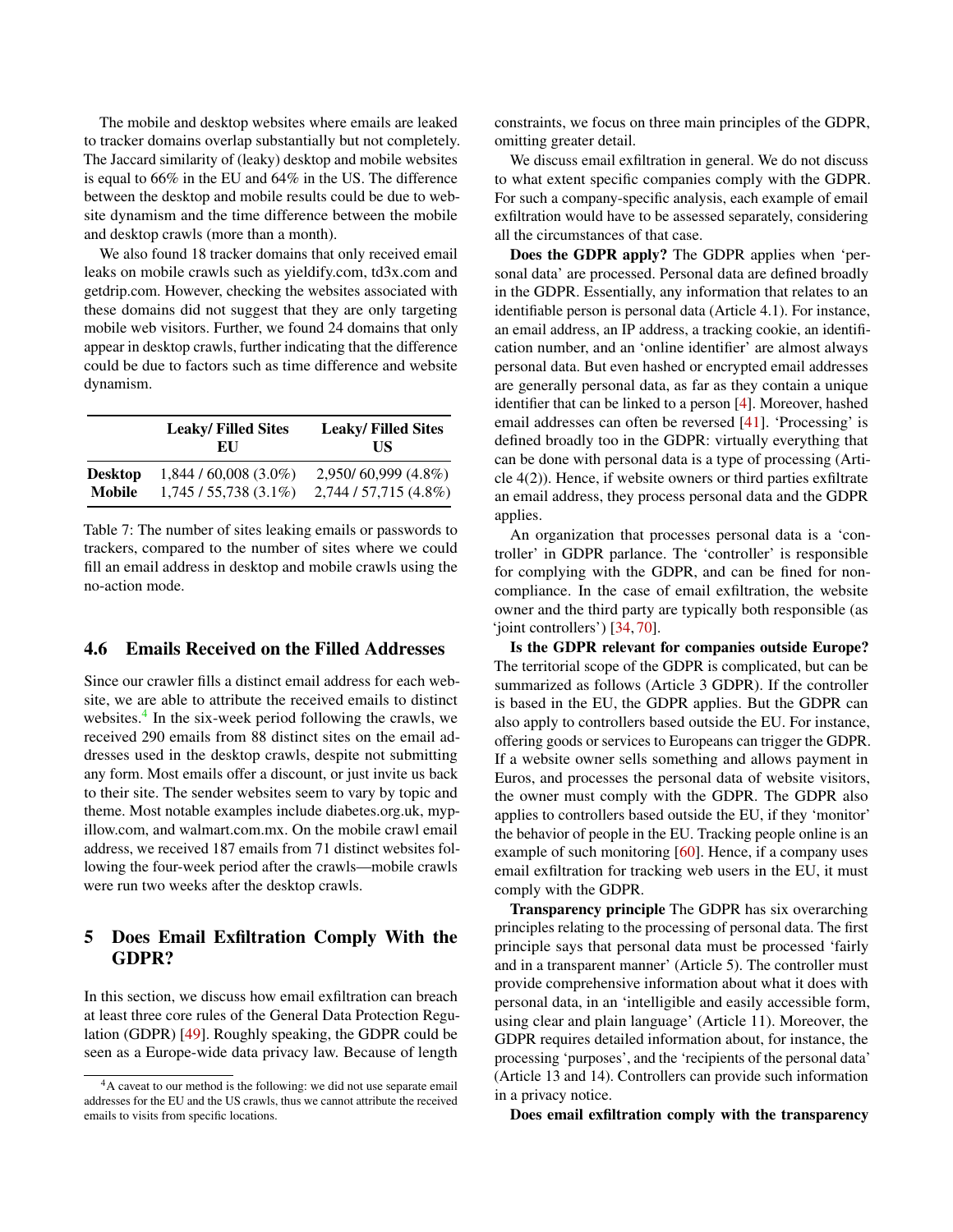principle? If the website does not clearly disclose that it or a third party exfiltrates email addresses, the exfiltration breaches the transparency principle. A phrase such as 'we share your personal data with selected marketing partners' does not provide sufficient transparency.

Purpose limitation principle Does email exfiltration comply with the GDPR's purpose limitation principle? Roughly summarized, the purpose limitation says that controllers can only collect personal data if they specify a clear purpose in advance. And the controller is not allowed to use the data for 'incompatible' new other purposes (Article  $6(1)(b)$ ). Suppose that the first purpose is enabling website visitors to manage their website account. The first purpose will be something like 'remembering the website visitors' login credentials so that they can open and maintain an account'. Say that the third party uses the exfiltrated email address for behavioral advertising, email marketing or tracking people around the web. Those purposes are incompatible with the original purpose, and thus prohibited.

The requirement for a legal basis such as consent Another important GDPR requirement is that the controller always needs a 'legal basis' to process personal data (Article 6). There are six possible legal bases, including consent. The requirements for valid consent are strict. For instance, a consent request that is hidden in the small print of a contract or privacy notice cannot lead to valid consent. Further, a controller cannot assume consent if people fail to opt-out (Article 4(11)). The GDPR does not always require the person's consent. However, for online tracking and behavioral advertising, the GDPR does require prior consent [\[3,](#page-13-5) [88\]](#page-17-11).

To obtain valid consent to collect website visitors' email addresses before they click submit, the consent request would have to be specific; such as: 'Do you agree with us collecting your email address and sharing it with company, A, B, and C for email marketing before you click submit?'. Only if the website visitor clearly agrees to such a request, the visitor gives valid consent to email exfiltration. If the request was vague, or if the visitor did not clearly express their choice, the consent is invalid.

In certain situations, email exfiltration might be allowed under the GDPR without the website visitor's consent. Suppose that a security firm (third party) exfiltrates a website visitor's email address for an extra security check. Assuming that the security firm complies with all the other GDPR norms, the firm could be allowed to exfiltrate the email address without consent (based on Article 6(1)(f)).

Conclusion Email exfiltration by third parties can breach at least three GDPR requirements. First, if such exfiltration happens surreptitiously, it violates the transparency principle. Second, if such exfiltration is used for purposes such as behavioral advertising, marketing and online tracking, it also breaches the purpose limitation principle. Third, if the email exfiltration is used for behavioral advertising or online tracking, the GDPR typically requires the website visitor's prior

consent. For breaching any of these three rules, controllers can be fined up to 20,000,000 Euro or up to 4% of their total worldwide annual turnover (Article 83(5)).

## <span id="page-10-0"></span>6 Security Disclosures, GDPR Requests, and Leak Notifications

Our methods allow us to detect email and password leaks from clients to trackers, but what happens after the leaks reach third party's servers is unknown to us. In order to better understand the server-side processing of collected emails, and to disclose cases of password collection, we have reached out to more than a hundred first and third parties. We used the real identity and university email account of one of the authors when reporting the issues or sending the GDPR requests. Moreover, we made it clear that our inquiries are sent within the context of an academic research.

Password collection disclosures Once again we note that we believe all password leaks to third parties mentioned below are incidental. We reached out to all third parties listed in Ta-ble [2.](#page-6-1) Yandex, the most prominent tracker that collects users' passwords, has quickly responded to our disclosure and rolled out a fix to prevent password collection. We have also notified more than 50 websites where passwords were collected. Since the majority of the websites embedding Yandex were in Russian, we have enclosed a Russian translation of our message in the notification email, along with our message in English. Mixpanel released an update only two days after we disclosed the issue. With this change, even the users with outdated SDKs were protected from collecting passwords involuntarily. LogRocket, who collected passwords on publicize.co's login page, have never replied to our repeated contact attempts<sup>[5](#page-10-1)</sup>; and the password leak remained on Publicize's website for more than ten weeks, before it was fixed.

GDPR requests on email exfiltration We reached out to 58 first and 28 third parties with GDPR requests. We avoided sending blanket data access requests to minimize the overhead for the entities who were obliged to respond to our GDPR requests. Instead, we asked specific questions about how the collected emails are processed, retained and shared. In ad-dition, we notified the top 33 websites<sup>[6](#page-10-2)</sup> where we detected email exfiltration in the US crawl. We sent a friendly notification to these websites about the email exfiltration, rather than a formal GDPR request. We did not get any response from these 33 websites.

When selecting the first parties to send GDPR requests to, we included the most popular websites from the EU crawl, for which we could reproduce the email leaks. We asked the

<span id="page-10-1"></span><sup>5</sup>We have also enrolled the help of a contact at the Electronic Frontier Foundation, who tried calling LogRocket's phone number, emailed their privacy contact address, and their cofounder—all to no avail. Our attempts to disclose the issue via LogRocket's chatbot have also failed. We have also contacted Publicize, and have not heard back.

<span id="page-10-2"></span> $633$  out of the top 50 websites for which we could reproduce the exfiltration.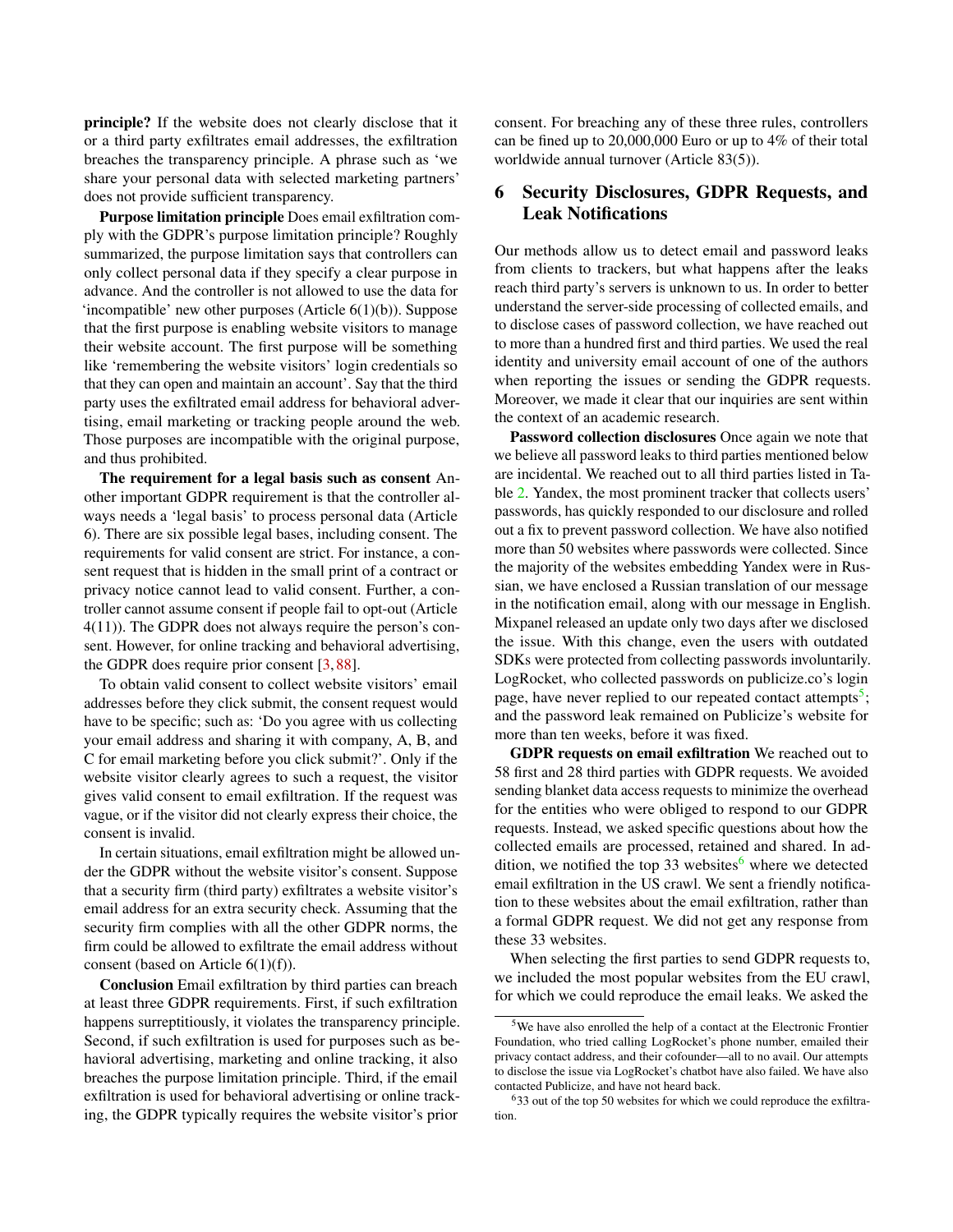first parties if they were aware of the email collection on their websites, how they used the collected email addresses, and how long they retained them.

Responses from first parties: Almost half of the first parties (30/58) responded to our requests.

- fivethirtyeight.com (via Walt Disney's DPO), trello.com (Atlassian), lever.co, branch.io and cision.com were among the websites that said they had not been aware of the email collection prior to form submission on their websites and removed the behavior.
- Marriott said that the information collected by Glassbox is used for purposes including customer care, technical support, and fraud prevention.
- Tapad, a cross-device tracking company on whose website we found an email leak, said that they are not offering their services to UK & EEA users since August, 2021; and they have deleted all data that they held from these regions.
- stellamccartney.com explained that the emails on their websites were collected before the submission due to a technical issue, which was fixed upon our disclosure. According to their response, the SaleCycle script that collected email addresses had not been visible to their cookie management tool from OneTrust.

Responses from third parties: Roughly half (15/28) of the third parties responded. Eight third parties, including Adobe, FullStory and Yandex said they are data processors, and asked us to send our GDPR request to the corresponding first parties.

- Taboola said in certain cases they collect users' email hashes before form submission for ad and content personalization; they keep email hashes for at most 13 months; and they do not share them with other third parties. Taboola also said they only collect email hashes after getting user consent; however, our findings and subsequent manual verification showed that was not always the case.
- Zoominfo said their "FormComplete" product appends contact details of users to forms, when the user exists in ZoomInfo's sales and marketing database. They said the ability to capture form data prior to submission can be enabled or disabled by their clients.
- ActiveProspect said their TrustedForm product is used to certify consumer's *consent to be contacted* for compliance with regulations such as the Telephone Consumer Protection Act in the US. They said data captured from abandoned forms are marked for deletion within 72 hours, is not shared with anyone including the site owner.

We picked the above responses to reflect the diversity of reasons for which email addresses are collected prior to form submission. While some collection reportedly occurs due to technical glitches, or (surprisingly) for compliance purposes; other responses point to collection for marketing, analytics and identity matching purposes. In certain cases, companies suggested that the email data are not shared with any third parties, while others have not made the same promise. The limited number of responses we received, along with potential response bias, prevent us from making generalizations. Regardless, we note the benefit of reaching out to the respective parties, despite the substantial logistics overhead. Due to limited space, we could only include a selection of the responses. We plan to publish an overview of the responses as part of our dataset.

#### 7 Countermeasures

In recent years, all major browsers except Google Chrome implemented different forms of protection against online tracking. In 2017, Apple introduced Safari Intelligent Tracking Prevention (ITP), which combines machine learning with a rule-based system that prevents cross-site tracking [\[89\]](#page-17-0). Since March 2020, Safari blocks all third-party cookies [\[90\]](#page-17-12). Mozilla introduced tracking protection in 2018 by stripping cookies from requests to tracker domains, based on a tracker list compiled by Disconnect [\[52,](#page-15-12) [75\]](#page-16-19).

In order to find out whether major browsers with antitracking features (namely, Safari and Firefox) block the exfiltrations we uncovered, we manually analyzed ten websites, each containing a distinct tracker that we found to exfiltrate email addresses. We manually filled the email fields on these websites and checked whether the exfiltration occurs by inspecting the HTTP request payloads in the devtools interface. We found that neither Safari nor Firefox blocked email exfiltrations to tracking endpoints in our small sample. This result may be expected since both browsers try to strike a balance between minimizing breakage and curtailing cross-site tracking. To this end, they allow requests to tracker domains, but they strip cookies, partition network state [\[56\]](#page-15-17), or block access to storage that may facilitate cross-site tracking.

Browser vendors may take further steps to protect against scripts that harvest email addresses for tracking purposes. Browsers may block requests to these trackers, prevent their scripts from accessing form fields, or provide them with fake data—e.g., an empty string similar to how a zero-filled IDFA is returned on iOS devices unless the user has given their consent [\[2\]](#page-13-6). Similar solutions are already used by different vendors: Firefox already blocks requests to third parties that use browser fingerprinting for advertisement, analytics and social network tracking [\[5\]](#page-13-7). DuckDuckGo's browser extension uses JavaScript stack traces to block certain tracker cookies [\[53\]](#page-15-18). We believe the scale of unconsented data collection uncovered in our study justifies a similar countermeasure for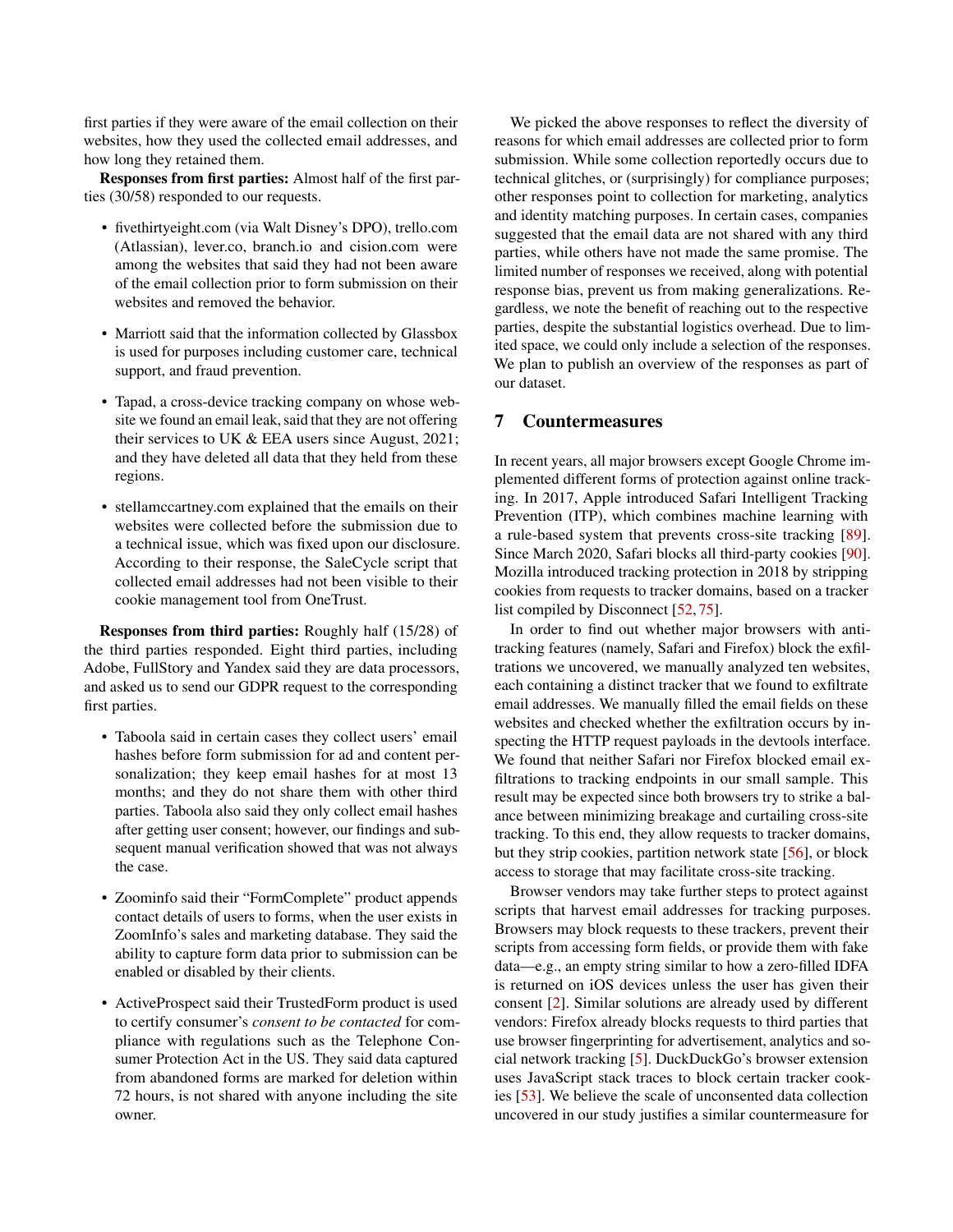scripts that harvest email addresses.

Browser extensions such as uBlock Origin [\[16\]](#page-14-15), and browsers such as Brave [\[24\]](#page-14-23) block requests to tracker domains, which better protects against email exfiltration than countermeasures built-in to Firefox and Safari. On mobile, users may opt for browsers that support extensions (e.g., Firefox, Safari), or use a privacy-focused mobile browser that blocks trackers such as Brave [\[24\]](#page-14-23) and DuckDuckGo [\[40\]](#page-15-19).

Recently, Mozilla [\[20\]](#page-14-24), Apple [\[18\]](#page-14-25), and DuckDuckGo [\[19\]](#page-14-26) started to offer private email relay services that give users the ability to generate and use pseudonymous (alias) email addresses. These privacy-focused services automatically forward emails received at the alias addresses, and allow users to keep their real email address hidden from untrusted online services.

In their study on data exfiltration from contact forms, Starov et al. developed FormLock, an extension that detects and highlights forms that may leak PII. Further, to prevent PII leakage, FormLock temporarily blocks third-party requests and prevents stashing of PII into various storage mechanisms such as cookies, localStorage and indexedDB [\[86\]](#page-17-13).

LEAKINSPECTOR Since none of the available countermeasures allow inspection of sniff and exfiltration attempts, we developed LEAKINSPECTOR, a proof-of-concept browser add-on that warns users against sniff attempts and blocks requests containing personal information.

While LEAKINSPECTOR has similarities to FormLock, it also supports detecting form sniff attempts and more precisely detects and prevents leak attempts to trackers. Further, LEAKINSPECTOR does not require user intervention, and logs technical details of the detected sniff and leak attempts to console to enable technical audits. The logged information includes the value and XPath of the sniffed element, the origin of the sniffer script, and details of the leaky request such as URL and POST data. LEAKINSPECTOR has two main features that users may enable:

Sniffer Detector When this feature is enabled, LEAKIN-SPECTOR detects and optionally prevents sniffing of input fields where users may enter personal information such as name, email and credit card details. We use code extracted from Firefox's autofill field detection heuristics [\[17\]](#page-14-27) to detect such input fields.

We overwrite the getter method of the HTMLInputElement prototype to intercept input field sniff attempts. We add an event listener for input event to all auto-fill fields to keep track of their current values. These input field values are then used to detect leaks in outgoing requests. When a script attempts to read a monitored field's value, LEAKINSPECTOR processes the JavaScript stack trace and extract the script addresses. It then highlights the sniffed input field if there is a third-party script in the stack trace categorized as a tracker by DuckDuckGo's blocklist [\[9\]](#page-14-14)–which we also use in Section [3.8.](#page-5-0) When determining third party scripts, LEAKINSPECTOR takes into account domain-entity relationships [\[12\]](#page-14-12).

Leak Detector LEAKINSPECTOR intercepts HTTP requests and runs the leak detector algorithm presented in Section [3.7.](#page-4-1) It detects encoded, hashed, compressed or cleartext leaks from the monitored fields. While LEAKINSPECTOR currently only uses DuckDuckGo's blocklist [\[9\]](#page-14-14), it is possible to extend it to use other blocklists.

LEAKINSPECTOR also features a user interface where recent sniff and leak attempts are listed, along with the tracker domain, company and tracker category. The user interface module is based on DuckDuckGo's Privacy Essentials addon [\[8\]](#page-14-28). We believe LEAKINSPECTOR may help publishers and end-users to inspect third parties that harvest personal information from online forms without their knowledge and consent.

## 8 Limitations

Through an iterative design process, pilot crawls and extensive sanity checking, we built our crawler and analysis processes to be robust and scalable. Where possible we set the parameters of the crawler such as timeout duration, based on data from pilot crawls. However, certain limitations apply to our data collection and analysis methods.

Leak detection While we search for an extensive set of encodings and hashes, and we substantially improved the leak detector module we inherited from the prior work, our leak detection method may still miss leaks that are custom encoded, encrypted, or compressed. Future work may improve leak detection by applying methods such as multi-stage filtering [\[62\]](#page-16-20), and JavaScript information flow tracking [\[59\]](#page-15-20).

Shadow DOM and crawl depth During our pilot crawls we found that we cannot detect email and password fields if they are in the Shadow DOM [\[28\]](#page-14-29) of other elements. Since we only found two such cases in a pilot crawl of 1K websites, we believe this is an acceptable limitation. Further, our crawler is limited to crawls of one-click depth for simplicity. Input fields that can only be discovered through multiple subsequent clicks may be missed by our crawler. These limitations make our results likely lower bounds.

Blocklists We use a combination of blocklists from different providers to flag domains as trackers. These lists vary by quality and compilation method (e.g., crowdsourced vs. maintained by a company such as Disconnect). Further, we flag domains as trackers if they are present in only one of these lists. As such, our results may have both false positives and false negatives due to imperfections in those blocklists.

Domain aliases Although we only consider leaks to thirdparty tracker domains, we also analyzed a sample of exfiltration to first-party domains. The use cases we identified included email address verification and self-hosted analytics services. Future work could investigate exfiltrations to CNAME-based trackers that appear as first parties [\[51\]](#page-15-21).

Bypassing cookie consent banners During the manual labeling process, we encountered modal GDPR consent di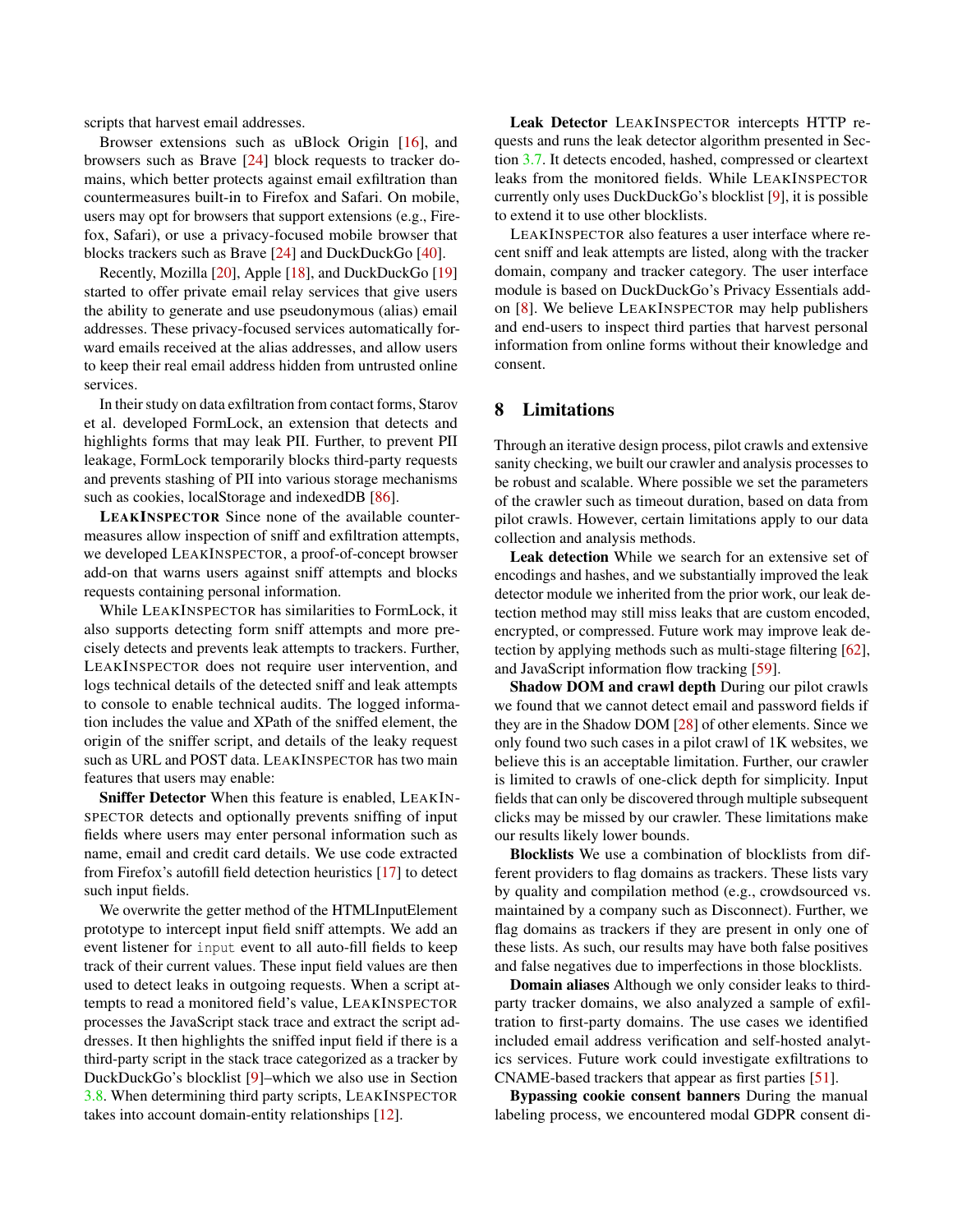alogs that disallow proceeding without giving/rejecting to give consent. A real user would have to accept or reject data processing to interact with the page; but our web crawler could have bypassed the consent dialog, depending on how it is implemented. On a random sample of 1,000 websites, we detected 168 modal consent dialogs.

Anti-bot measures Finally, our crawler might have been served CAPTCHA pages, or treated differently due to crawling from cloud IP addresses. During a 1K website pilot crawl, we identified only three CloudFlare CAPTCHA pages that blocked our crawler.

## <span id="page-13-2"></span>9 Ethics Considerations

Data collection: When crawling, we took adequate measures to avoid overloading the websites. For instance, we avoided making concurrent visits to the same website.

Disclosures: We reported password leaks to both trackers and to the websites where we detected a password leak. In our emails, we provided technical details and reproduction instructions so that it is easier for the parties to reproduce and address the issue we reported. To the third parties, we sent the list of websites where they caused a password leak. To avoid any misunderstanding, we made it clear to all parties that we did not collect any visitors' email or password during our study. We did not send GDPR requests to trackers that incidentally collected passwords.

#### 10 Conclusion

We presented a large-scale study of email and password exfiltration by online trackers before form submission. In order to address the challenges of finding and filling input fields, we integrated into our crawler a pre-trained ML classifier that detects email fields. Our results—likely lower bounds—show that on thousands of sites email addresses are collected from login, registration and newsletter subscription forms; and sent to trackers before users submit any form or give their consent. Further, we found tens of sites where passwords are incidentally collected by third parties providing session replay services. Comparing results from the EU and the US vantage points, we found that 60% more websites leaked users' emails to trackers, when visited from the US. Measuring the effect of consent choices on the exfiltration, we found their effect to be minimal. Based on our findings, users should assume that the personal information they enter into web forms may be collected by trackers—even if the form is never submitted. Considering its scale, intrusiveness and unintended side-effects, the privacy problem we investigate deserves more attention from browser vendors, privacy tool developers, and data protection agencies.

## Code and Data

The source code and the dataset from our study are publicly available at <https://github.com/leaky-forms>.

#### Acknowledgments

We thank Alexei Miagkov, Arvind Narayanan, Bart Jacobs, Claudia Diaz, David Roefs, Dorine Gebbink, Galina Bulbul, Gwendal Le Grand, Konrad Dzwinel, Pete Snyder, Sergey Galich, Steve Englehardt, Vincent Toubiana, our shepherd Alexandros Kapravelos, SecWeb and USENIX Security reviewers for their valuable comments and contributions. The idea for measuring email exfiltration before form submission is initially developed with Steve Englehardt and Arvind Narayanan during an earlier study [\[42\]](#page-15-3). Asuman Senol was funded by the Cyber-Defence (CYD) Campus of armasuisse Science and Technology. Gunes Acar was initially supported by a postdoctoral fellowship from the Research Foundation Flanders (FWO). The study was supported by CyberSecurity Research Flanders with reference number VR20192203.

## **References**

- <span id="page-13-1"></span>[1] Adding Rank Magnitude to the CrUX Report in Big-Query. [https://developers.google.com/web/up](https://developers.google.com/web/updates/2021/03/crux-rank-magnitude) [dates/2021/03/crux-rank-magnitude](https://developers.google.com/web/updates/2021/03/crux-rank-magnitude).
- <span id="page-13-6"></span>[2] advertisingIdentifier | Apple Developer Documentation. [https://developer.apple.com/documentation/](https://developer.apple.com/documentation/adsupport/asidentifiermanager/1614151-advertisingidentifier) [adsupport/asidentifiermanager/1614151-adve](https://developer.apple.com/documentation/adsupport/asidentifiermanager/1614151-advertisingidentifier) [rtisingidentifier](https://developer.apple.com/documentation/adsupport/asidentifiermanager/1614151-advertisingidentifier).
- <span id="page-13-5"></span>[3] Article 29 Working Party, 'Opinion 03/2013 on purpose limitation' (WP 203), 2 April 2013. [https://ec.e](https://ec.europa.eu/justice/article-29/documentation/opinion-recommendation/files/2013/wp203_en.pdf) [uropa.eu/justice/article-29/documentation/](https://ec.europa.eu/justice/article-29/documentation/opinion-recommendation/files/2013/wp203_en.pdf) [opinion-recommendation/files/2013/wp203\\_en.](https://ec.europa.eu/justice/article-29/documentation/opinion-recommendation/files/2013/wp203_en.pdf) [pdf](https://ec.europa.eu/justice/article-29/documentation/opinion-recommendation/files/2013/wp203_en.pdf).
- <span id="page-13-4"></span>[4] Article 29 Working Party, 'Opinion 05/2014 on Anonymisation Techniques' (WP 216) 10 April 2014. [https://ec.europa.eu/justice/article-29/do](https://ec.europa.eu/justice/article-29/documentation/opinion-recommendation/files/2014/wp216_en.pdf) [cumentation/opinion-recommendation/files/2](https://ec.europa.eu/justice/article-29/documentation/opinion-recommendation/files/2014/wp216_en.pdf) [014/wp216\\_en.pdf](https://ec.europa.eu/justice/article-29/documentation/opinion-recommendation/files/2014/wp216_en.pdf).
- <span id="page-13-7"></span>[5] Cookie Status: Current Status Of Browser Tracking Prevention | cookiestatus.com. [https://www.cookiest](https://www.cookiestatus.com) [atus.com](https://www.cookiestatus.com).
- <span id="page-13-3"></span>[6] Customer URL Ticketing System. [https://www.trus](https://www.trustedsource.org) [tedsource.org](https://www.trustedsource.org).
- <span id="page-13-0"></span>[7] Data Services API: Endpoints. [https://developer.](https://developer.myacxiom.com/code/api/endpoints/hashed-entity) [myacxiom.com/code/api/endpoints/hashed-ent](https://developer.myacxiom.com/code/api/endpoints/hashed-entity) [ity](https://developer.myacxiom.com/code/api/endpoints/hashed-entity).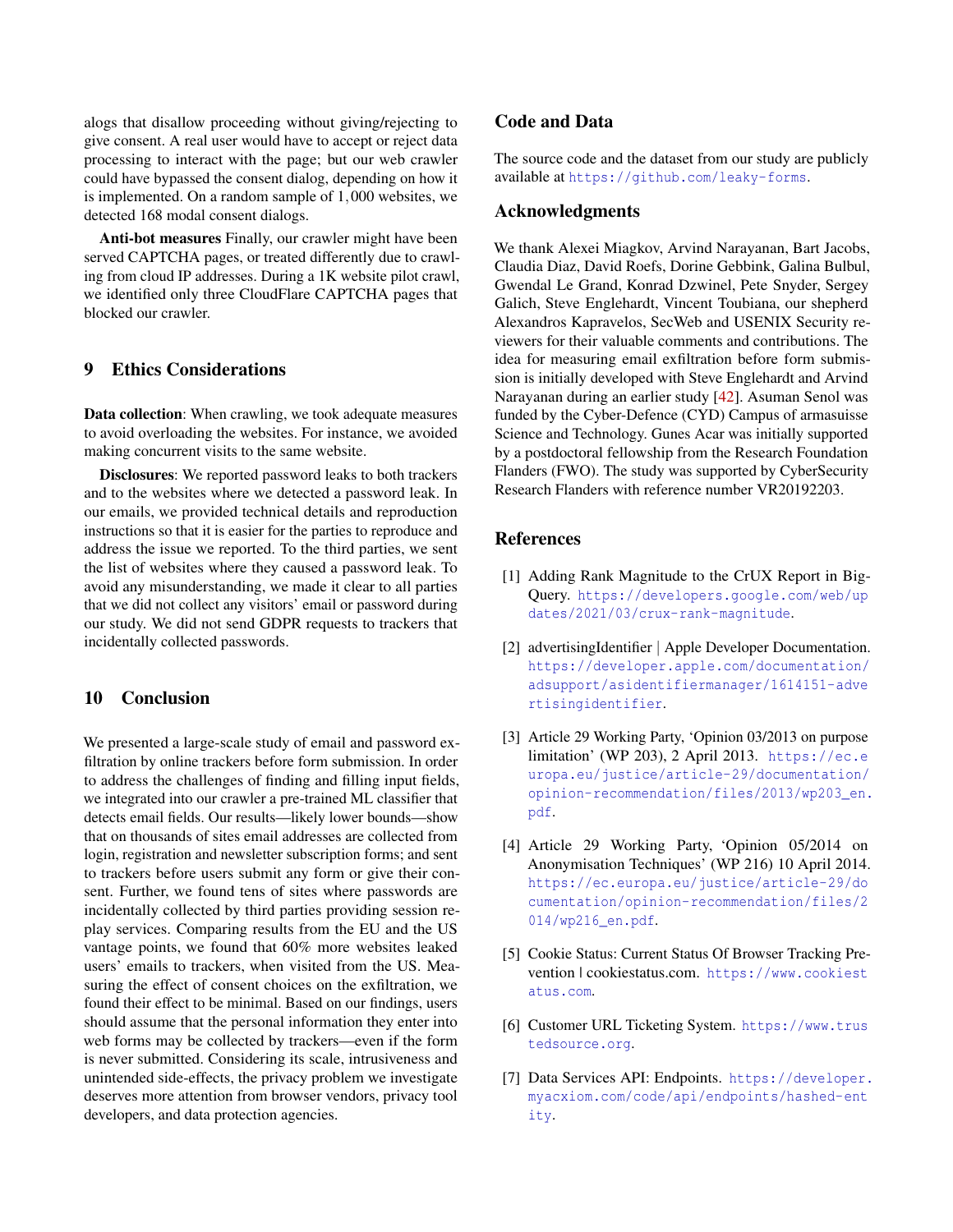- <span id="page-14-28"></span>[8] DuckDuckGo Browser Extensions. [https://github](https://github.com/duckduckgo/duckduckgo-privacy-extension) [.com/duckduckgo/duckduckgo-privacy-extensi](https://github.com/duckduckgo/duckduckgo-privacy-extension) [on](https://github.com/duckduckgo/duckduckgo-privacy-extension).
- <span id="page-14-14"></span>[9] DuckDuckGo Tracker Blocklist. [https://staticcdn.](https://staticcdn.duckduckgo.com/trackerblocking/v2.1/tds.json) [duckduckgo.com/trackerblocking/v2.1/tds.js](https://staticcdn.duckduckgo.com/trackerblocking/v2.1/tds.json) [on](https://staticcdn.duckduckgo.com/trackerblocking/v2.1/tds.json).
- <span id="page-14-8"></span>[10] email\_detector.js - Private Relay. [https://github.c](https://github.com/mozilla/fx-private-relay/blob/v1.2.2/extension/js/email_detector.js) [om/mozilla/fx-private-relay/blob/v1.2.2/ex](https://github.com/mozilla/fx-private-relay/blob/v1.2.2/extension/js/email_detector.js) [tension/js/email\\_detector.js](https://github.com/mozilla/fx-private-relay/blob/v1.2.2/extension/js/email_detector.js).
- <span id="page-14-6"></span>[11] Enhanced Tracking Protection in Firefox for desktop. [https://support.mozilla.org/en-US/kb/enhan](https://support.mozilla.org/en-US/kb/enhanced-tracking-protection-firefox-desktop) [ced-tracking-protection-firefox-desktop](https://support.mozilla.org/en-US/kb/enhanced-tracking-protection-firefox-desktop).
- <span id="page-14-12"></span>[12] entity\_map.json - DuckDuckGo Tracker Radar. [https:](https://github.com/duckduckgo/tracker-radar/blob/main/build-data/generated/entity_map.json) [//github.com/duckduckgo/tracker-radar/blob](https://github.com/duckduckgo/tracker-radar/blob/main/build-data/generated/entity_map.json) [/main/build-data/generated/entity\\_map.json](https://github.com/duckduckgo/tracker-radar/blob/main/build-data/generated/entity_map.json).
- <span id="page-14-5"></span>[13] Evercookie - Virtually irrevocable persistent cookies. <https://samy.pl/evercookie>.
- <span id="page-14-10"></span>[14] Fathom documentation. [https://mozilla.github.i](https://mozilla.github.io/fathom/) [o/fathom/](https://mozilla.github.io/fathom/).
- <span id="page-14-9"></span>[15] Firefox Password Manager Module. [https://search](https://searchfox.org/mozilla-central/source/toolkit/components/passwordmgr/NewPasswordModel.jsm) [fox.org/mozilla-central/source/toolkit/com](https://searchfox.org/mozilla-central/source/toolkit/components/passwordmgr/NewPasswordModel.jsm) [ponents/passwordmgr/NewPasswordModel.jsm](https://searchfox.org/mozilla-central/source/toolkit/components/passwordmgr/NewPasswordModel.jsm).
- <span id="page-14-15"></span>[16] gorhill/uBlock: uBlock Origin - An efficient blocker for Chromium and Firefox. Fast and lean. [https://gith](https://github.com/gorhill/uBlock) [ub.com/gorhill/uBlock](https://github.com/gorhill/uBlock).
- <span id="page-14-27"></span>[17] heuristicsRegexp.js - Mozilla Autofill. [https://sear](https://searchfox.org/mozilla-central/source/toolkit/components/formautofill/content/heuristicsRegexp.js) [chfox.org/mozilla-central/source/toolkit/c](https://searchfox.org/mozilla-central/source/toolkit/components/formautofill/content/heuristicsRegexp.js) [omponents/formautofill/content/heuristicsR](https://searchfox.org/mozilla-central/source/toolkit/components/formautofill/content/heuristicsRegexp.js) [egexp.js](https://searchfox.org/mozilla-central/source/toolkit/components/formautofill/content/heuristicsRegexp.js).
- <span id="page-14-25"></span>[18] Hide My Email for Sign in with Apple. [https://supp](https://support.apple.com/en-us/HT210425) [ort.apple.com/en-us/HT210425](https://support.apple.com/en-us/HT210425).
- <span id="page-14-26"></span>[19] Introducing Email Protection: The easy way to block email trackers and hide your address. [https://spre](https://spreadprivacy.com/introducing-email-protection-beta/) [adprivacy.com/introducing-email-protection](https://spreadprivacy.com/introducing-email-protection-beta/) [-beta/](https://spreadprivacy.com/introducing-email-protection-beta/).
- <span id="page-14-24"></span>[20] Mozilla Relay | Protect your real email address to help control your inbox. <https://relay.firefox.com/>.
- <span id="page-14-21"></span>[21] Optimise: Automatic advanced matching. [https://ww](https://www.facebook.com/business/m/signalshealth/optimize/automatic-advanced-matching) [w.facebook.com/business/m/signalshealth/op](https://www.facebook.com/business/m/signalshealth/optimize/automatic-advanced-matching) [timize/automatic-advanced-matching](https://www.facebook.com/business/m/signalshealth/optimize/automatic-advanced-matching).
- <span id="page-14-7"></span>[22] People-Based Marketing In The Cookiepocalypse. [ht](https://dataq.ai/blog/the-rise-of-people-based-marketing/) [tps://dataq.ai/blog/the-rise-of-people-bas](https://dataq.ai/blog/the-rise-of-people-based-marketing/) [ed-marketing/](https://dataq.ai/blog/the-rise-of-people-based-marketing/).
- <span id="page-14-19"></span>[23] Privacy | Neustar. [https://www.home.neustar/pri](https://www.home.neustar/privacy) [vacy](https://www.home.neustar/privacy).
- <span id="page-14-23"></span>[24] Secure, Fast & Private Web Browser with Adblocker | Brave Browser. <https://brave.com/>.
- <span id="page-14-0"></span>[25] Sending oHashes to Oracle Data Cloud platform. [http](https://docs.oracle.com/en/cloud/saas/data-cloud/data-cloud-help-center/IntegratingBlueKaiPlatform/IDManagement/sending_ohashes.html):// [s://docs.oracle.com/en/cloud/saas/data-clo](https://docs.oracle.com/en/cloud/saas/data-cloud/data-cloud-help-center/IntegratingBlueKaiPlatform/IDManagement/sending_ohashes.html) [ud/data-cloud-help-center/IntegratingBlueK](https://docs.oracle.com/en/cloud/saas/data-cloud/data-cloud-help-center/IntegratingBlueKaiPlatform/IDManagement/sending_ohashes.html) [aiPlatform/IDManagement/sending\\_ohashes.htm](https://docs.oracle.com/en/cloud/saas/data-cloud/data-cloud-help-center/IntegratingBlueKaiPlatform/IDManagement/sending_ohashes.html) [l](https://docs.oracle.com/en/cloud/saas/data-cloud/data-cloud-help-center/IntegratingBlueKaiPlatform/IDManagement/sending_ohashes.html).
- <span id="page-14-11"></span>[26] ShowPassword - Chrome Web Store. [https://chrome](https://chrome.google.com/webstore/detail/showpassword/bbiclfnbhommljbjcoelobnnnibemabl) [.google.com/webstore/detail/showpassword/b](https://chrome.google.com/webstore/detail/showpassword/bbiclfnbhommljbjcoelobnnnibemabl) [biclfnbhommljbjcoelobnnnibemabl](https://chrome.google.com/webstore/detail/showpassword/bbiclfnbhommljbjcoelobnnnibemabl).
- <span id="page-14-2"></span>[27] Signup Abandonment Emails Case Study: How Drip Increased Trial Signups by 15%. [https://www.saas](https://www.saasemailmarketing.net/articles/signup-abandonment-emails-increase-trial-signups/) [emailmarketing.net/articles/signup-abandon](https://www.saasemailmarketing.net/articles/signup-abandonment-emails-increase-trial-signups/) [ment-emails-increase-trial-signups/](https://www.saasemailmarketing.net/articles/signup-abandonment-emails-increase-trial-signups/).
- <span id="page-14-29"></span>[28] Using shadow DOM. [https://developer.mozilla.](https://developer.mozilla.org/en-US/docs/Web/Web_Components/Using_shadow_DOM) [org/en-US/docs/Web/Web\\_Components/Using\\_s](https://developer.mozilla.org/en-US/docs/Web/Web_Components/Using_shadow_DOM) [hadow\\_DOM](https://developer.mozilla.org/en-US/docs/Web/Web_Components/Using_shadow_DOM).
- <span id="page-14-16"></span>[29] Website Visitor Identification Software Solutions | TowerData. [https://www.towerdata.com/website-vi](https://www.towerdata.com/website-visitor-identification) [sitor-identification](https://www.towerdata.com/website-visitor-identification).
- <span id="page-14-3"></span>[30] What is a "good" conversion rate for your signup flow? [https://heap.io/blog/good-conversion-rate](https://heap.io/blog/good-conversion-rate-signup-flow)[signup-flow](https://heap.io/blog/good-conversion-rate-signup-flow).
- <span id="page-14-17"></span>[31] Why Taboola? [https://pubhelp.taboola.com/hc](https://pubhelp.taboola.com/hc/en-us/articles/360003157074-Why-Taboola-) [/en-us/articles/360003157074-Why-Taboola-](https://pubhelp.taboola.com/hc/en-us/articles/360003157074-Why-Taboola-).
- <span id="page-14-18"></span>[32] yahoo-connectid/sync.spec.js. [https://github.com](https://github.com/yahoo/yahoo-connectid/blob/d0b56d47a7/src/sync.spec.js#L33-L34) [/yahoo/yahoo-connectid/blob/d0b56d47a7/src](https://github.com/yahoo/yahoo-connectid/blob/d0b56d47a7/src/sync.spec.js#L33-L34) [/sync.spec.js#L33-L34](https://github.com/yahoo/yahoo-connectid/blob/d0b56d47a7/src/sync.spec.js#L33-L34).
- <span id="page-14-13"></span>[33] whotracks.me | Data from the largest and longest measurement of online tracking. [https://github.com/g](https://github.com/ghostery/whotracks.me) [hostery/whotracks.me](https://github.com/ghostery/whotracks.me), 2017.
- <span id="page-14-22"></span>[34] Court of Justice of the European Union, Case C-40/17, Fashion ID GmbH & Co. KG v Verbraucherzentrale NRW e.V., judgment of 29 July 2019 (ECLI:EU:C:2019:629). [https://curia.europa.e](https://curia.europa.eu/juris/liste.jsf?num=C-40/17) [u/juris/liste.jsf?num=C-40/17](https://curia.europa.eu/juris/liste.jsf?num=C-40/17), 2019.
- <span id="page-14-4"></span>[35] Tracker Radar Collector. [https://github.com/duc](https://github.com/duckduckgo/tracker-radar-collector) [kduckgo/tracker-radar-collector](https://github.com/duckduckgo/tracker-radar-collector), 2020.
- <span id="page-14-1"></span>[36] About the customer matching process - Google Ads Help. [https://support.google.com/google-ads/](https://support.google.com/google-ads/answer/7474263?hl=en) [answer/7474263?hl=en](https://support.google.com/google-ads/answer/7474263?hl=en), 2021.
- <span id="page-14-20"></span>[37] Hashing Identifiers. [https://docs.liveramp.com/](https://docs.liveramp.com/connect/en/hashing-identifiers.html) [connect/en/hashing-identifiers.html](https://docs.liveramp.com/connect/en/hashing-identifiers.html), 2021.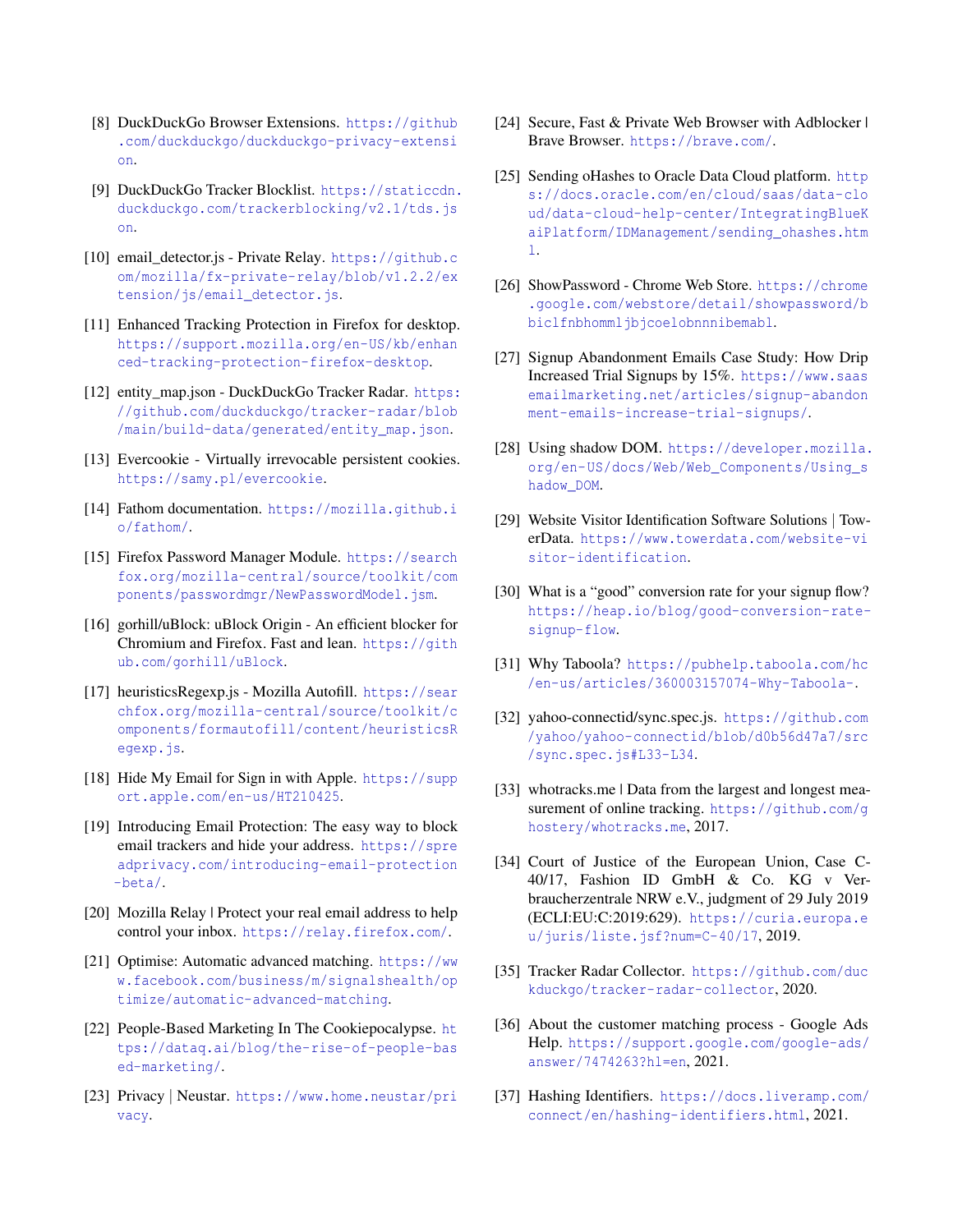- <span id="page-15-13"></span>[38] Uploading and Targeting a Customer File. [https://he](https://help.taboola.com/hc/en-us/articles/360021908874-Uploading-and-Targeting-a-Customer-File) [lp.taboola.com/hc/en-us/articles/360021908](https://help.taboola.com/hc/en-us/articles/360021908874-Uploading-and-Targeting-a-Customer-File) [874-Uploading-and-Targeting-a-Customer-Fil](https://help.taboola.com/hc/en-us/articles/360021908874-Uploading-and-Targeting-a-Customer-File) [e](https://help.taboola.com/hc/en-us/articles/360021908874-Uploading-and-Targeting-a-Customer-File), 2021.
- <span id="page-15-0"></span>[39] 6 Steps for Avoiding Online Form Abandonment. [http](https://themanifest.com/web-design/blog/6-steps-avoid-online-form-abandonment) [s://themanifest.com/web-design/blog/6-step](https://themanifest.com/web-design/blog/6-steps-avoid-online-form-abandonment) [s-avoid-online-form-abandonment](https://themanifest.com/web-design/blog/6-steps-avoid-online-form-abandonment), 2022.
- <span id="page-15-19"></span>[40] DuckDuckGo Privacy Browser - Apps on Google Play. [https://play.google.com/store/apps/detai](https://play.google.com/store/apps/details?id=com.duckduckgo.mobile.android) [ls?id=com.duckduckgo.mobile.android](https://play.google.com/store/apps/details?id=com.duckduckgo.mobile.android), 2022.
- <span id="page-15-16"></span>[41] Gunes Acar. Four cents to deanonymize: Companies reverse hashed email addresses. [https://freedom-to](https://freedom-to-tinker.com/2018/04/09/four-cents-to-deanonymize-companies-reverse-hashed-email-addresses/) [-tinker.com/2018/04/09/four-cents-to-deano](https://freedom-to-tinker.com/2018/04/09/four-cents-to-deanonymize-companies-reverse-hashed-email-addresses/) [nymize-companies-reverse-hashed-email-addr](https://freedom-to-tinker.com/2018/04/09/four-cents-to-deanonymize-companies-reverse-hashed-email-addresses/) [esses/](https://freedom-to-tinker.com/2018/04/09/four-cents-to-deanonymize-companies-reverse-hashed-email-addresses/), 2018.
- <span id="page-15-3"></span>[42] Gunes Acar, Steven Englehardt, and Arvind Narayanan. No boundaries: data exfiltration by third parties embedded on web pages. *Proceedings on Privacy Enhancing Technologies*, (4):220–238, 2020.
- <span id="page-15-9"></span>[43] Gunes Acar, Marc Juarez, Nick Nikiforakis, Claudia Diaz, Seda Gürses, Frank Piessens, and Bart Preneel. FPDetective: Dusting the Web for Fingerprinters. In *Proceedings of the 2013 ACM SIGSAC Conference on Computer and Communications Security*, pages 1129– 1140, 2013.
- <span id="page-15-10"></span>[44] Seyed Ali Akhavani, Jordan Jueckstock, Junhua Su, Alexandros Kapravelos, Engin Kirda, and Long Lu. Browserprint: An analysis of the impact of browser features on fingerprintability and web privacy. In *International Conference on Information Security*, pages 161–176. Springer, 2021.
- <span id="page-15-14"></span>[45] Ibrahim Altaweel, Maximillian Hils, and Chris Jay Hoofnagle. Privacy on adult websites. In *Altaweel et al., Privacy on Adult Websites, Workshop on Technology and Consumer Protection (ConPro)*, 2017.
- <span id="page-15-5"></span>[46] Rolf Bagge, Célestin Matte, Éric Daspet, Kaspar Emanuel, Sam Macbeth, and Steven Roeland. Consent-O-Matic. [https://github.com/cavi-au/Consent](https://github.com/cavi-au/Consent-O-Matic/) [-O-Matic/](https://github.com/cavi-au/Consent-O-Matic/), 2019.
- <span id="page-15-8"></span>[47] Sai Prashanth Chandramouli, Pierre-Marie Bajan, Christopher Kruegel, Giovanni Vigna, Ziming Zhao, Adam Doupé, and Gail-Joon Ahn. Measuring E-Mail Header Injections on the World Wide Web. In *Proceedings of the 33rd Annual ACM Symposium on Applied Computing*, pages 1647–1656, 2018.
- <span id="page-15-6"></span>[48] Manolis Chatzimpyrros, Konstantinos Solomos, and Sotiris Ioannidis. You Shall Not Register! Detecting Privacy Leaks Across Registration Forms. In *Computer Security*, pages 91–104. Springer, 2019.
- <span id="page-15-15"></span>[49] Council of European Union. EU General Data Protection Regulation (GDPR). [https://eur-lex.europa](https://eur-lex.europa.eu/eli/reg/2016/679/oj) [.eu/eli/reg/2016/679/oj](https://eur-lex.europa.eu/eli/reg/2016/679/oj).
- <span id="page-15-7"></span>[50] Ha Dao and Kensuke Fukuda. Alternative to third-party cookies: investigating persistent PII leakage-based web tracking. In *Proceedings of the 17th International Conference on emerging Networking EXperiments and Technologies*, pages 223–229, 2021.
- <span id="page-15-21"></span>[51] Yana Dimova, Gunes Acar, Lukasz Olejnik, Wouter Joosen, and Tom Van Goethem. The CNAME of the Game: Large-scale Analysis of DNS-based Tracking Evasion. *Proceedings on Privacy Enhancing Technologies*, (3):394–412, 2021.
- <span id="page-15-12"></span>[52] Disconnect. Disconnect Tracking Protection. [https:](https://github.com/disconnectme/disconnect-tracking-protection) [//github.com/disconnectme/disconnect-track](https://github.com/disconnectme/disconnect-tracking-protection) [ing-protection](https://github.com/disconnectme/disconnect-tracking-protection).
- <span id="page-15-18"></span>[53] DuckDuckGo. DuckDuckGo Privacy Essentials browser extension. [https://github.com/duckduckgo/duck](https://github.com/duckduckgo/duckduckgo-privacy-extension/blob/bfbd47a/shared/js/content-scope/tracking-cookies-1p-protection.js#L30) [duckgo-privacy-extension/blob/bfbd47a/shar](https://github.com/duckduckgo/duckduckgo-privacy-extension/blob/bfbd47a/shared/js/content-scope/tracking-cookies-1p-protection.js#L30) [ed/js/content-scope/tracking-cookies-1p-pr](https://github.com/duckduckgo/duckduckgo-privacy-extension/blob/bfbd47a/shared/js/content-scope/tracking-cookies-1p-protection.js#L30) [otection.js#L30](https://github.com/duckduckgo/duckduckgo-privacy-extension/blob/bfbd47a/shared/js/content-scope/tracking-cookies-1p-protection.js#L30), 2021.
- <span id="page-15-1"></span>[54] Peter Eckersley. How unique is your web browser? In *Proceedings of the 10th International Conference on Privacy Enhancing Technologies (PETS)*, page 1–18.
- <span id="page-15-11"></span>[55] Steve Englehardt, Gunes Acar, and Arvind Narayanan. No boundaries for credentials: New password leaks to Mixpanel and Session Replay Companies. [https://fr](https://freedom-to-tinker.com/2018/02/26/) [eedom-to-tinker.com/2018/02/26/](https://freedom-to-tinker.com/2018/02/26/), 2018.
- <span id="page-15-17"></span>[56] Steven Englehardt and Arthur Edelstein. Firefox 85 Cracks Down on Supercookies – Mozilla Security Blog. [https://blog.mozilla.org/security/2021/01/](https://blog.mozilla.org/security/2021/01/26/supercookie-protections) [26/supercookie-protections](https://blog.mozilla.org/security/2021/01/26/supercookie-protections), 2021.
- <span id="page-15-4"></span>[57] Steven Englehardt, Jeffrey Han, and Arvind Narayanan. I never signed up for this! Privacy implications of email tracking. *Proceedings on Privacy Enhancing Technologies (PETS)*, 2018(1):109–126, 2018.
- <span id="page-15-2"></span>[58] Steven Englehardt and Arvind Narayanan. Online Tracking: A 1-million-site Measurement and Analysis. In *Proceedings of the 2016 ACM SIGSAC Conference on Computer and Communications Security*, pages 1388– 1401, 2016.
- <span id="page-15-20"></span>[59] Daniel Hedin, Arnar Birgisson, Luciano Bello, and Andrei Sabelfeld. JSFlow: Tracking information flow in JavaScript and its APIs. In *Proceedings of the 29th Annual ACM Symposium on Applied Computing*, pages 1663–1671, 2014.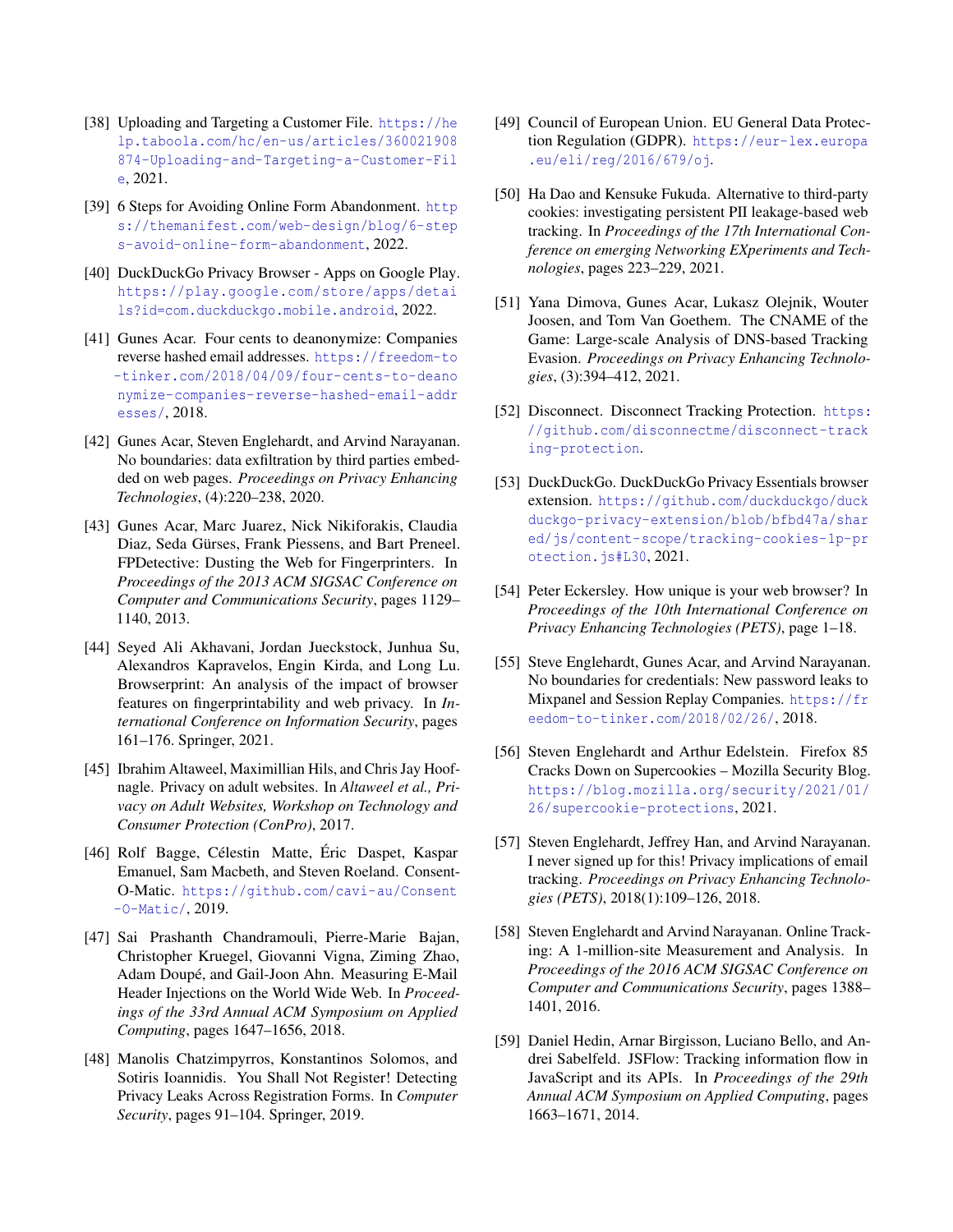- <span id="page-16-18"></span>[60] Chris Jay Hoofnagle, Bart van der Sloot, and Frederik Zuiderveen Borgesius. The European Union general data protection regulation: what it is and what it means. *Information & Communications Technology Law*, 28(1):65–98, 2019.
- <span id="page-16-3"></span>[61] Umar Iqbal, Steven Englehardt, and Zubair Shafiq. Fingerprinting the Fingerprinters: Learning to Detect Browser Fingerprinting Behaviors. In *IEEE Symposium on Security and Privacy (SP)*, pages 1143–1161, 2021.
- <span id="page-16-20"></span>[62] Sakshi Jain, Mobin Javed, and Vern Paxson. Towards Mining Latent Client Identifiers from Network Traffic. *Proceedings on Privacy Enhancing Technologies (PETS)*, (2):100–114, 2016.
- <span id="page-16-12"></span>[63] Hugo Jonker, Stefan Karsch, Benjamin Krumnow, and Marc Sleegers. Shepherd: A generic approach to automating website login. In *Workshop on Measurements, Attacks, and Defenses for the Web (MADWeb)*, 2020.
- <span id="page-16-11"></span>[64] Jordan Jueckstock and Alexandros Kapravelos. VisibleV8: In-browser Monitoring of JavaScript in the Wild. In *Proceedings of the Internet Measurement Conference*, pages 393–405, 2019.
- <span id="page-16-5"></span>[65] Tomer Laor, Naif Mehanna, Antonin Durey, Vitaly Dyadyuk, Pierre Laperdrix, Clémentine Maurice, Yossi Oren, Romain Rouvoy, Walter Rudametkin, and Yuval Yarom. DRAWNAPART: A Device Identification Technique based on Remote GPU Fingerprinting. In *Network and Distributed System Security Symposium (NDSS)*, 2022.
- <span id="page-16-4"></span>[66] Pierre Laperdrix, Nataliia Bielova, Benoit Baudry, and Gildas Avoine. Browser fingerprinting: A survey. *ACM Transactions on the Web (TWEB)*, 14(2):1–33, 2020.
- <span id="page-16-15"></span>[67] Victor Le Pochat, Tom Van Goethem, Samaneh Tajalizadehkhoob, Maciej Korczyński, and Wouter Joosen. Tranco: A Research-Oriented Top Sites Ranking Hardened Against Manipulation. In *Proceedings of the 26th Annual Network and Distributed System Security Symposium (NDSS)*, 2019.
- <span id="page-16-2"></span>[68] Adam Lerner, Anna Kornfeld Simpson, Tadayoshi Kohno, and Franziska Roesner. Internet jones and the raiders of the lost trackers: An archaeological study of web tracking from 1996 to 2016. In *25th USENIX Security Symposium*, 2016.
- <span id="page-16-9"></span>[69] Xu Lin, Panagiotis Ilia, and Jason Polakis. Fill in the Blanks: Empirical Analysis of the Privacy Threats of Browser Form Autofill. In *Proceedings of the 2020 ACM SIGSAC Conference on Computer and Communications Security (CCS)*, pages 507–519, 2020.
- <span id="page-16-17"></span>[70] René Mahieu and Joris Van Hoboken. Fashion-ID: Introducing a phase-oriented approach to data protection? *European Law Blog*, 2019.
- <span id="page-16-7"></span>[71] Célestin Matte, Nataliia Bielova, and Cristiana Santos. Do cookie Banners Respect My Choice?: Measuring Legal Compliance of Banners from IAB Europe's Transparency and Consent Framework. In *IEEE Symposium on Security and Privacy (SP)*, pages 791–809, 2020.
- <span id="page-16-0"></span>[72] Surya Mattu and Kashmir Hill. Before You Hit 'Submit,' This Company Has Already Logged Your Personal Data. *Gizmodo*, 2017. [https://gizmodo.com/before-you](https://gizmodo.com/before-you-hit-submit-this-company-has-already-logge-1795906081) [-hit-submit-this-company-has-already-logge](https://gizmodo.com/before-you-hit-submit-this-company-has-already-logge-1795906081) [-1795906081](https://gizmodo.com/before-you-hit-submit-this-company-has-already-logge-1795906081).
- <span id="page-16-8"></span>[73] Jonathan R Mayer and John C Mitchell. Third-Party Web Tracking: Policy and Technology. In *2012 IEEE Symposium on Security and Privacy*, pages 413–427. IEEE, 2012.
- <span id="page-16-6"></span>[74] Keaton Mowery and Hovav Shacham. Pixel Perfect: Fingerprinting Canvas in HTML5. *Proceedings of W2SP*, 2012.
- <span id="page-16-19"></span>[75] Nick Nguyen. Changing Our Approach to Anti-tracking – Future Releases. [https://blog.mozilla.org/fut](https://blog.mozilla.org/futurereleases/2018/08/30/changing-our-approach-to-anti-tracking) [urereleases/2018/08/30/changing-our-approa](https://blog.mozilla.org/futurereleases/2018/08/30/changing-our-approach-to-anti-tracking) [ch-to-anti-tracking](https://blog.mozilla.org/futurereleases/2018/08/30/changing-our-approach-to-anti-tracking).
- <span id="page-16-14"></span>[76] Midas Nouwens, Ilaria Liccardi, Michael Veale, David Karger, and Lalana Kagal. Dark Patterns after the GDPR: Scraping Consent Pop-Ups and Demonstrating Their Influence. In *CHI Conference on Human Factors in Computing Systems*, pages 1–13, 2020.
- <span id="page-16-1"></span>[77] Lukasz Olejnik, Tran Minh-Dung, and Claude Castelluccia. Selling Off Privacy at Auction. *In Network and Distributed System Security Symposium (NDSS)*, 2014.
- <span id="page-16-16"></span>[78] Kirsten Onsgard. TowerData's GDPR Compliance. [ht](https://www.towerdata.com/blog/towerdata-gdpr-compliance) [tps://www.towerdata.com/blog/towerdata-gdp](https://www.towerdata.com/blog/towerdata-gdpr-compliance) [r-compliance](https://www.towerdata.com/blog/towerdata-gdpr-compliance).
- <span id="page-16-13"></span>[79] Emmanouil Papadogiannakis, Panagiotis Papadopoulos, Nicolas Kourtellis, and Evangelos P. Markatos. User Tracking in the Post-cookie Era: How Websites Bypass GDPR Consent to Track Users. In *Proceedings of the Web Conference 2021*, pages 2130–2141, 2021.
- <span id="page-16-10"></span>[80] Abbas Razaghpanah, Rishab Nithyanand, Narseo Vallina-Rodriguez, Srikanth Sundaresan, Mark Allman, Christian Kreibich, Phillipa Gill, et al. Apps, trackers, privacy, and regulators: A global study of the mobile tracking ecosystem. In *The 25th Annual Network and Distributed System Security Symposium*, 2018.